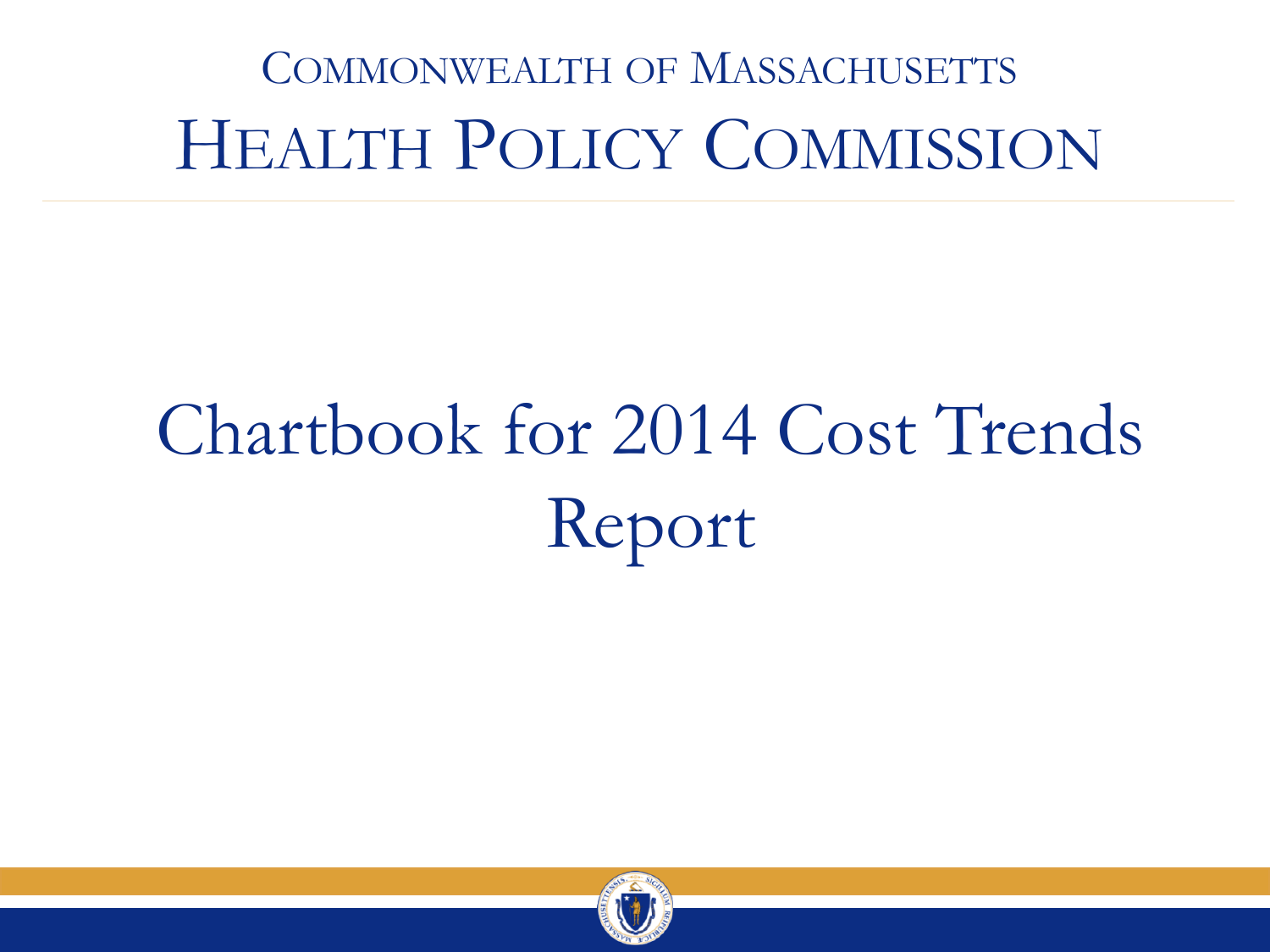#### **List of figures in 2014 Cost Trends Report**

**Figure 1.1**: State budgets for health care coverage and other priorities, FY2004- FY2014 **Figure 2.1:** Annual per-capita spending growth, 2012-2013, by payer type **Figure 2.2:** Role of price and utilization in per-capita spending growth, major commercial payers **Figure 2.3:** Annual growth in per-capita healthcare spending: Massachusetts versus the U.S. **Figure 2.4:** Per-capita spending growth in MA and the U.S., commercial payers **Figure 2.5:** Per-capita spending growth in MA and the U.S., Medicare FFS **Figure 2.6:** Per-capita spending growth in MA and the U.S., MassHealth PCC and MCOs combined **Figure 2.7:** Out-of-pocket spending as a percentage of total commercial spending, by type of condition **Figure 2.8:** Out-of-pocket spending per member by number of chronic conditions **Figure 2.9:** Frequency of provider alignment types for which the HPC received Material Change Notices **Figure 2.10:** Concentration of commercial inpatient care in Massachusetts **Figure 3.1:** Average spending for hip replacement episodes by hospital type and by hospital **Figure 3.2:** Average spending for knee replacement episodes by hospital type and by hospital **Figure 3.3:** Average spending for PCI episodes by hospital type and by hospital **Figure 3.4:** Readmission rate for total joint replacement and episode cost, hip replacement **Figure 3.5:** Readmission rate for total joint replacement and episode cost, knee replacement **Figure 3.6:** Mortality rate and episode cost, low-severity PCI episodes **Figure 4.1:** Medicare spending on post-acute care, U.S., 2001-2012 **Figure 4.2:** Probability of discharge to any PAC, by hospital, all DRGs **Figure 4.3:** Probability of discharge to institutional PAC, by hospital, all DRGs **Figure 4.4:** Probability of discharge to institutional PAC, by hospital, after joint replacement surgery **Figure 5.1:** Medicare condition-specific readmission rates, MA and U.S. **Figure 5.2:** ED visits by type **Figure 5.3:** Outpatient ED visits per capita, by region **Figure 5.4:** ED visits by payer **Figure 6.1:** Key clinical conditions, commercial patients with persistently high total costs **Figure 6.2:** Key clinical conditions, Medicare patients with persistently high total costs **Figure 6.3:** Key clinical conditions, commercial patients with persistently high ED costs **Figure 6.4:** Key clinical conditions, Medicare patients with persistently high ED costs **Figure 7.1:** Medical conditions with large spending difference between patients with and without BH conditions **Figure 7.2:** Selected activities related to behavioral health by Massachusetts state government agency **Figure 7.3:** Percentage of members covered by managed behavioral health organizations (MBHOs), by payer **Figure 8.1:** Alternative payment method (APM) coverage, by payer type **Figure 8.2:** Alternative payment method (APM) coverage, by major commercial payer **Figure 8.3:** Statewide use of APMs and projected growth under four scenarios **Figure 8.4:** Plans to extend APMs, by payer **Figure 8.5:** Number of quality measures used for payment and public reporting in Massachusetts **Figure 9.1:** Enrollment in tiered and limited network and high deductible plans **Figure 9.2:** Distribution of networks by breadth for plans available **Figure 9.3:** Premium differences between broad and narrow network products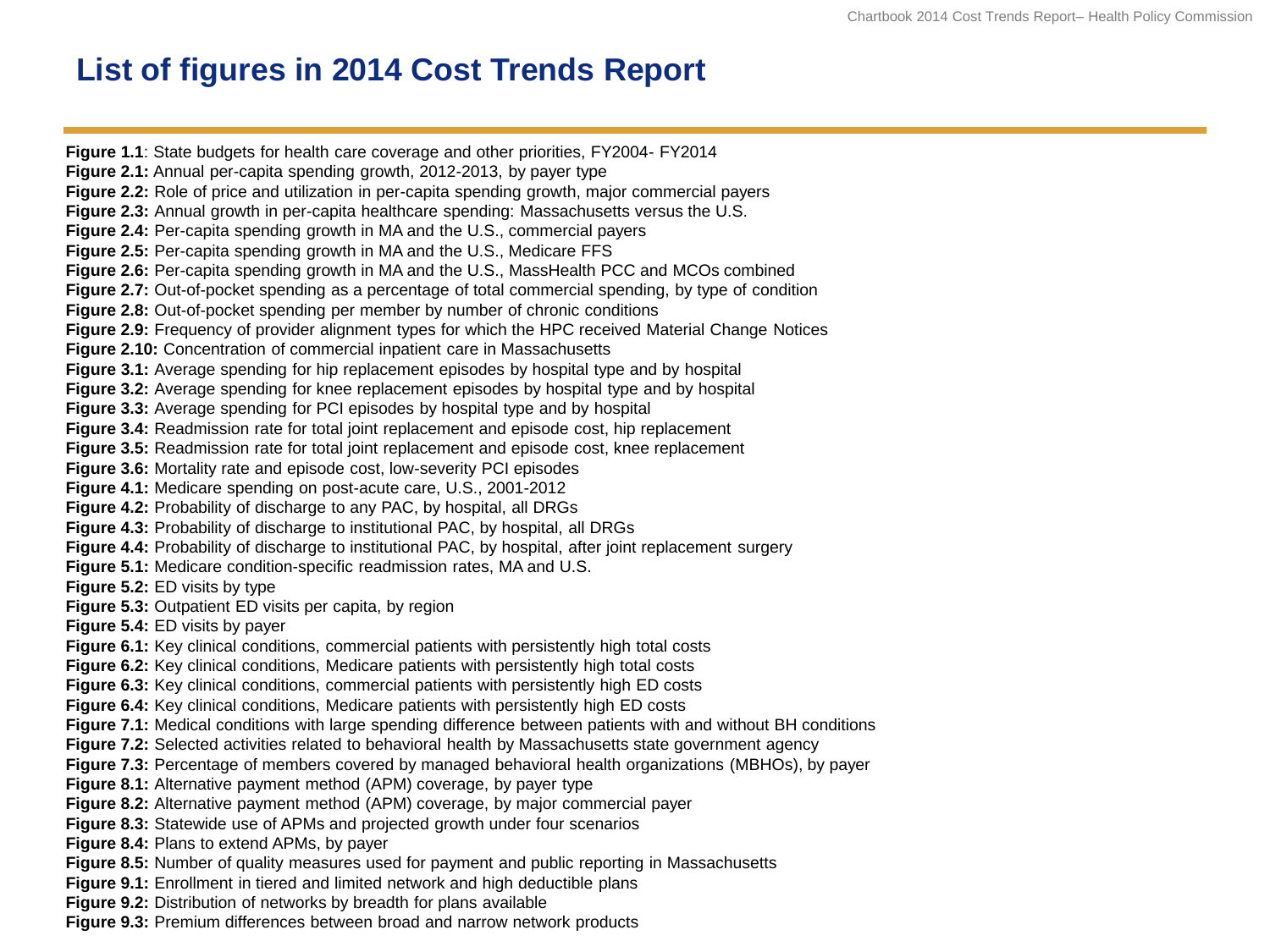#### **Figure 1.1: State budgets for health care coverage and other priorities, FY2004- FY2014**

*Total budget (dollars in billions) and total real growth percentage, FY2004 – FY2014*



Note: Figures all adjusted for Gross Domestic Product (GDP) growth; GIC = Group Insurance Commission Source: Massachusetts Budget and Policy Center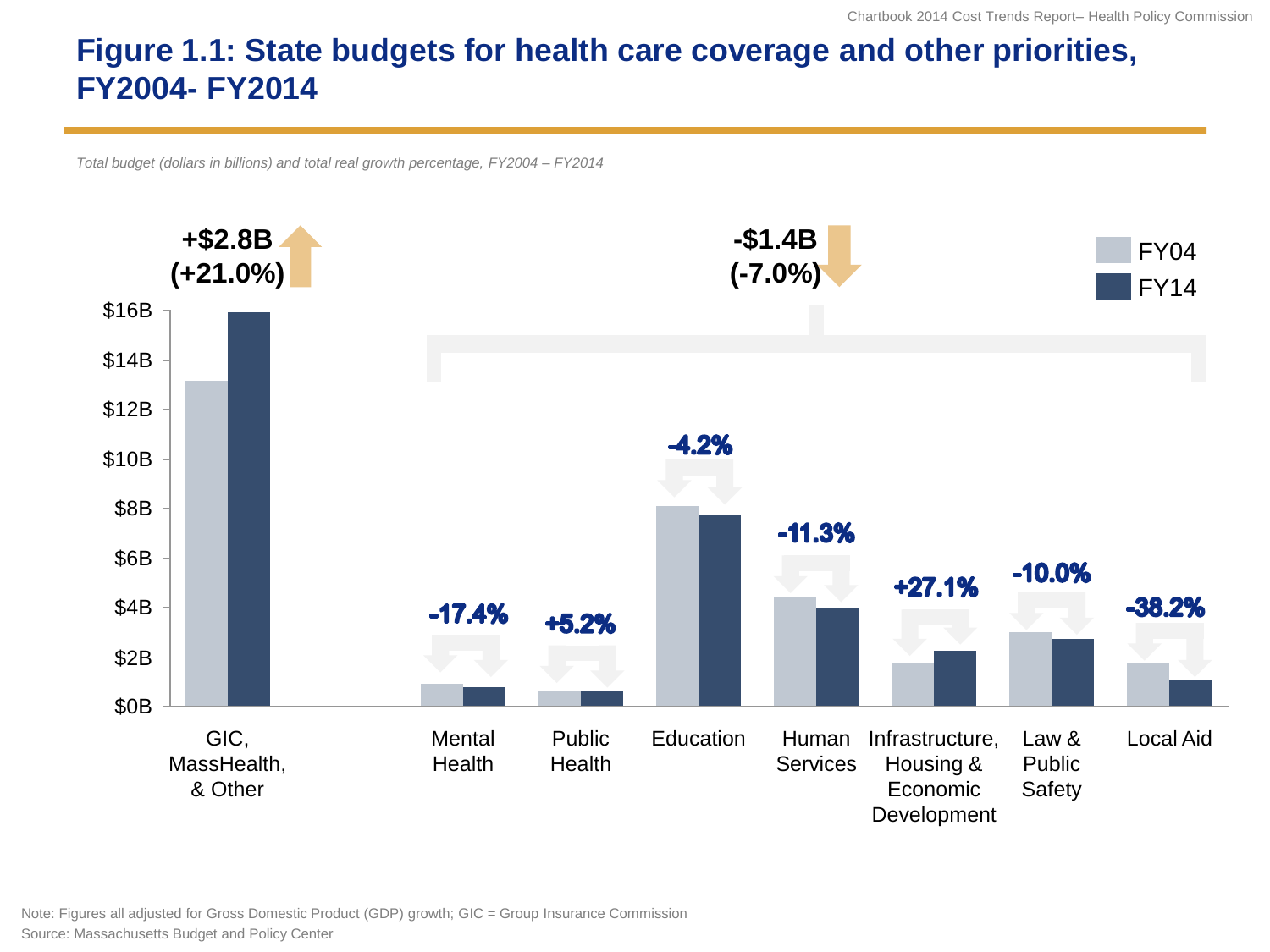#### **Figure 2.1: Annual per-capita spending growth, 2012-2013, by payer type**



*Per-enrollee annual percent growth (%), 2012-2013, and total spending by market (\$ billions), 2013*

Note: The figures above represent spending for defined population coverage subgroups. Some spending that is included in Total Health Care Expenditures (THCE) is omitted in the figure, such as MassHealth fee-for-service spending (for example, cost-sharing for low-income Medicare beneficiaries), CommCare, and spending under the Veterans Administration. FFS = Fee for service; MCO = Managed care organizations; PCC = Primary Care Clinician

Source: Center for Health Information and Analysis, U.S. Center for Medicare and Medicaid Services; MassHealth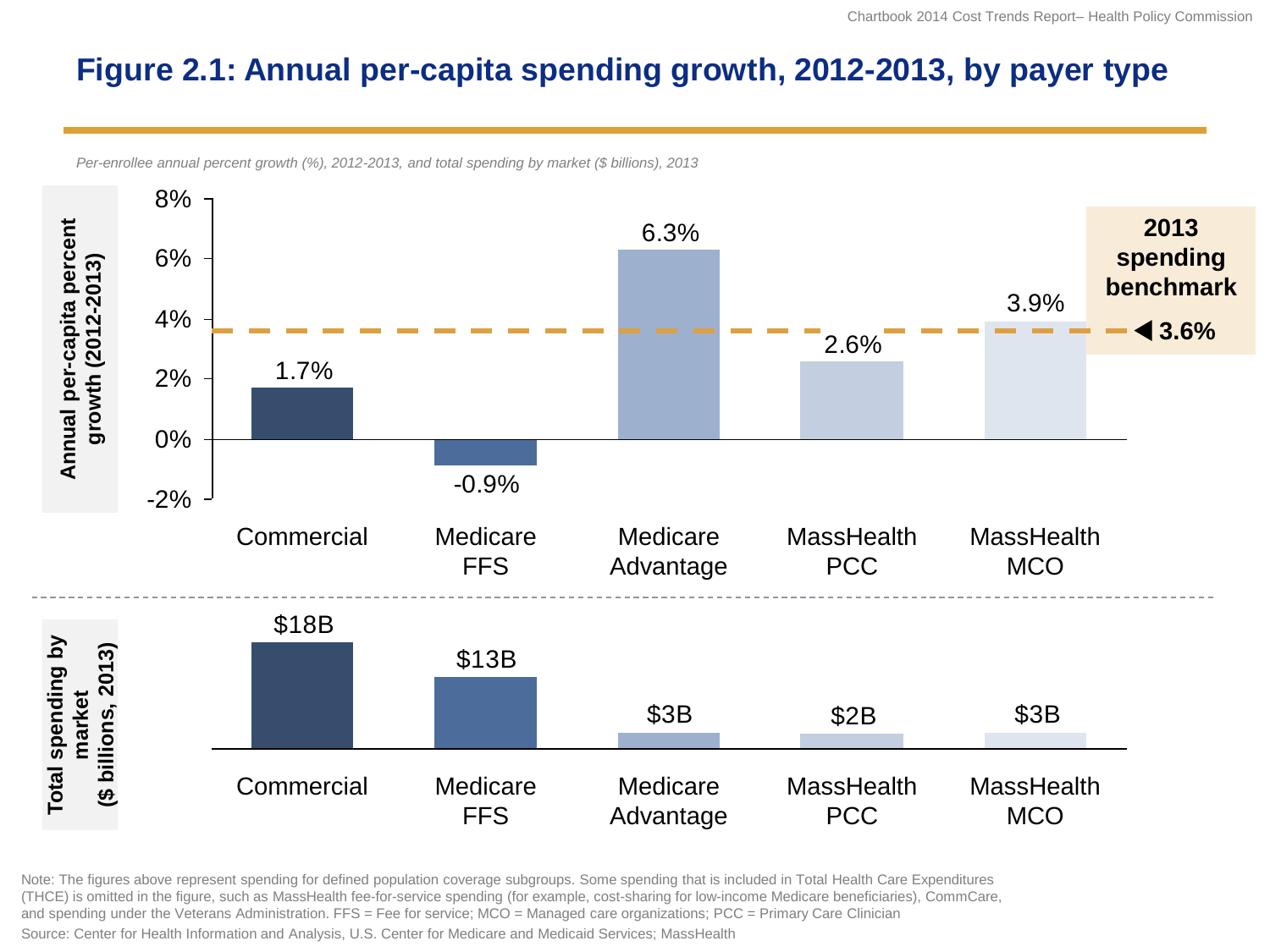### **Figure 2.2: Role of price and utilization in per-capita spending growth, major commercial payers**

*Percent growth in per enrollee per year spending, decomposed into price and utilization for commercial payers in Massachusetts, 2012 - 2013*



Note: Price and utilization calculations are submitted by payers with no health status adjustment and no analysis performed by the HPC. Some payers also broke down spending growth into provider and service mix components (not shown).

BCBS = Blue Cross Blue Shield; HPHC = Harvard Pilgrim Health Care; THP = Tufts Health Plan

Source: Pre-filed Testimony submitted to the HPC for the 2014 Cost Trends Hearings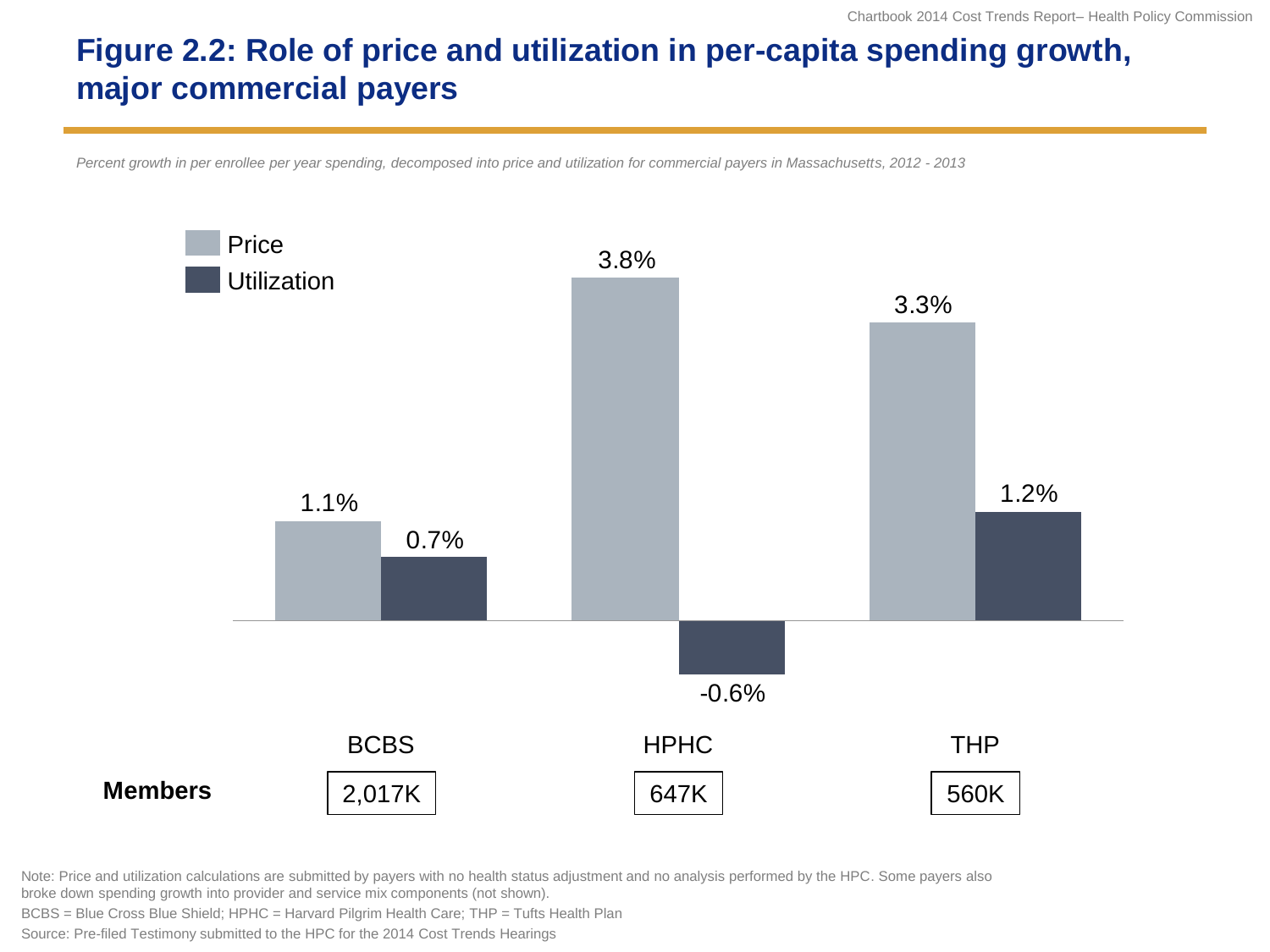#### **Figure 2.3: Annual growth in per-capita healthcare spending in MA and the U.S.**

*Percentage growth from previous year, 2002 - 2013*



Note: Solid lines indicate CMS data; dashed line indicates Massachusetts-specific data. Specifically; CMS NHE & SHEA 2002-2009,US NHE 2009 – 2013, MA TME 2009 – 2012, MA THCE 2012-2013

Source: Centers for Medicare & Medicaid Services, Massachusetts Center for Health Information and Analysis, United States Census Bureau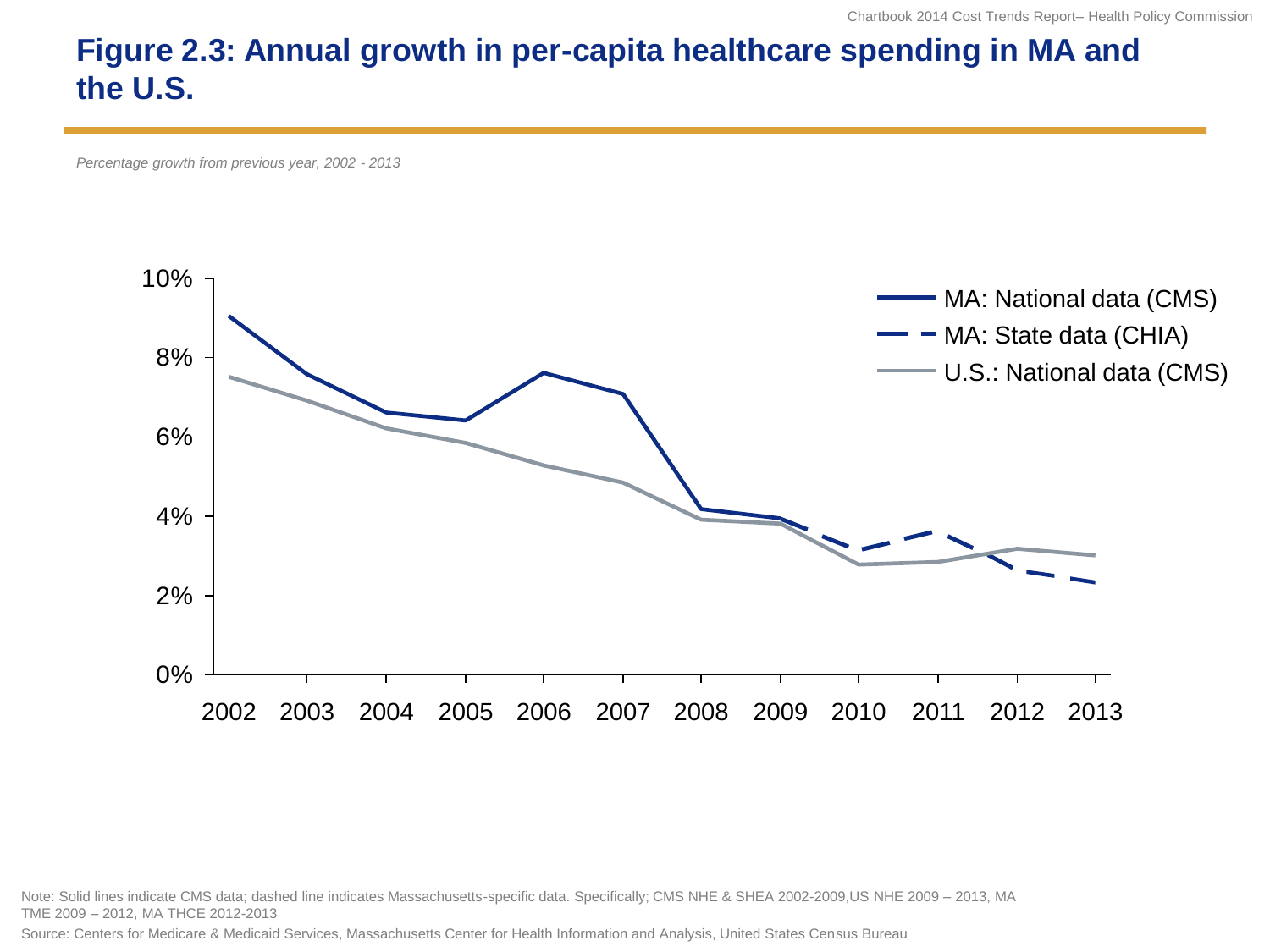# **Figure 2.4: Per-capita spending growth in MA and the U.S., commercial payers**

*Percentage growth in per member per year spending for commercial enrollees in Massachusetts and in the U.S., 2010 - 2013*



#### **COMMERCIAL PAYERS**

Source: Center for Health Information and Analysis; Centers for Medicare & Medicaid Services, National health expenditure accounts ("private health insurance")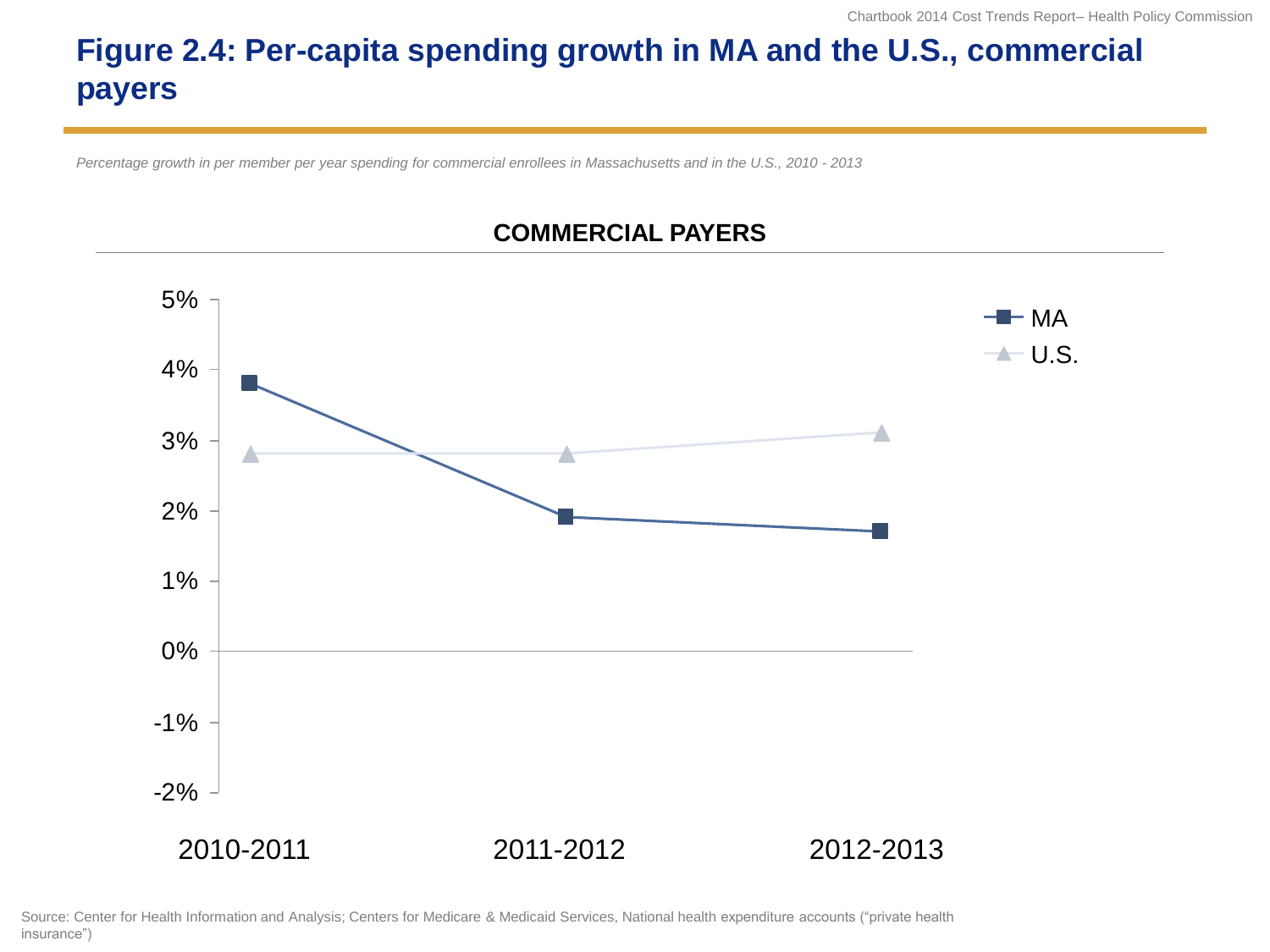#### **Figure 2.5: Per-capita spending growth in MA and the U.S., Medicare FFS**

*Percentage growth in per beneficiary per year spending for Medicare FFS beneficiaries in Massachusetts and in the US, 2010 - 2013*



**MEDICARE FEE-FOR-SERVICE**

Note: Figure reports spending on traditional Medicare parts A and B, and includes part D prescription drug coverage.

Source: Centers for Medicare & Medicaid Services, National health expenditure accounts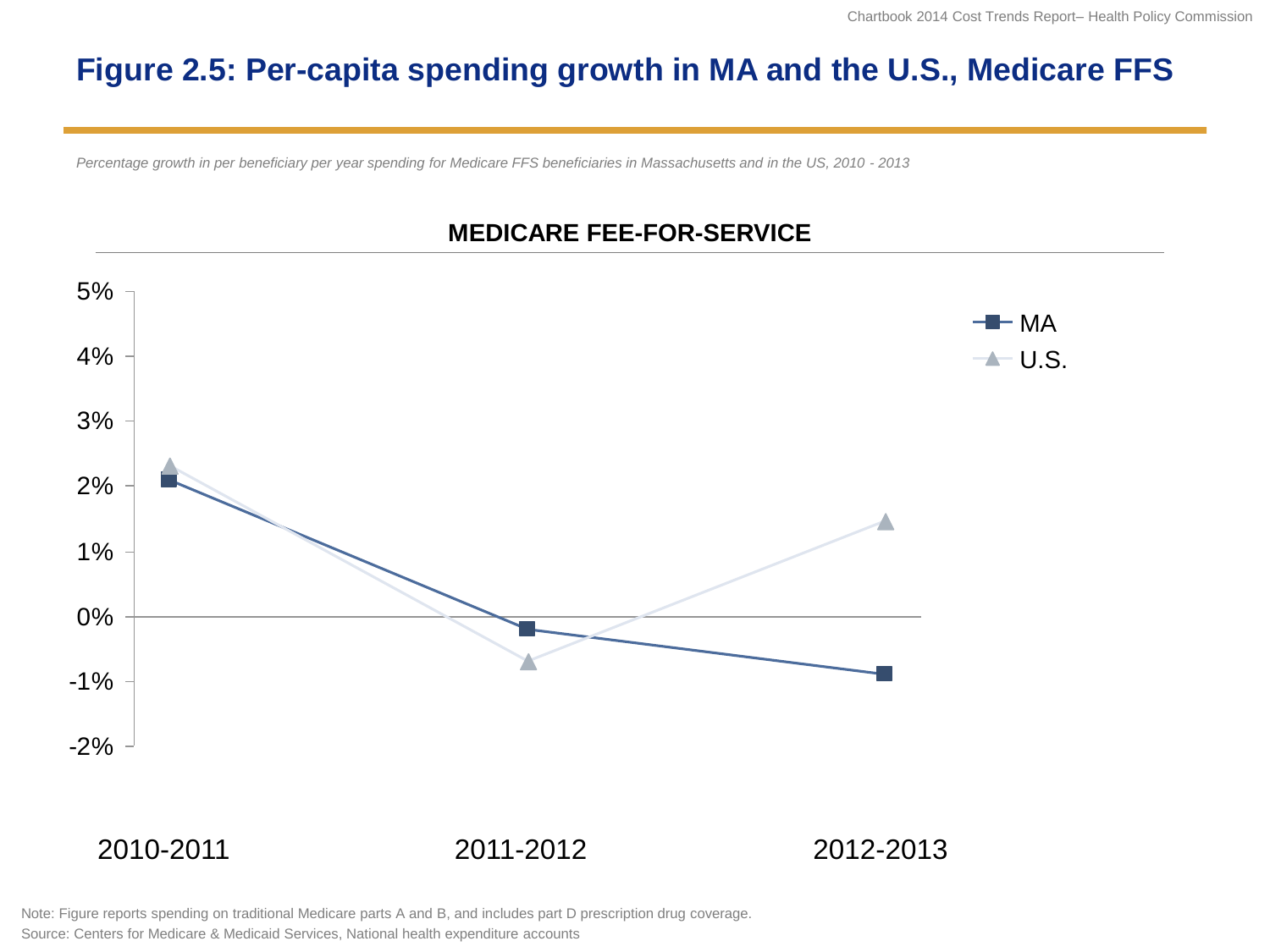#### **Figure 2.6: Per-capita spending growth in MA and the U.S., MassHealth PCC and MCOs combined**

*Percentage growth in per enrollee per year spending in Massachusetts and in the US, 2009 - 2013*



#### **MASSHEALTH PCC AND MCO**

Note: Massachusetts: Data includes primary care clinician plans (PCC), managed care organizations (MCO) and CommCare, but excludes other programs. Spending does not include third party, Medicare, or other agency payments. Year-over-year variation may be attributable to a variety of factors, including changes in the population's acuity, changes in fee-for-service rates, mid-year (9C) budget reductions and changes in managed care enrollment patterns. U.S.: Populations include adult and child populations ("family"), and exclude aged, disabled, and special populations. See Technical Appendix B2 for details. Source: Center for Health Information and Analysis; MassHealth; Kaiser Family Foundation's analysis of Medicaid Statistical Information System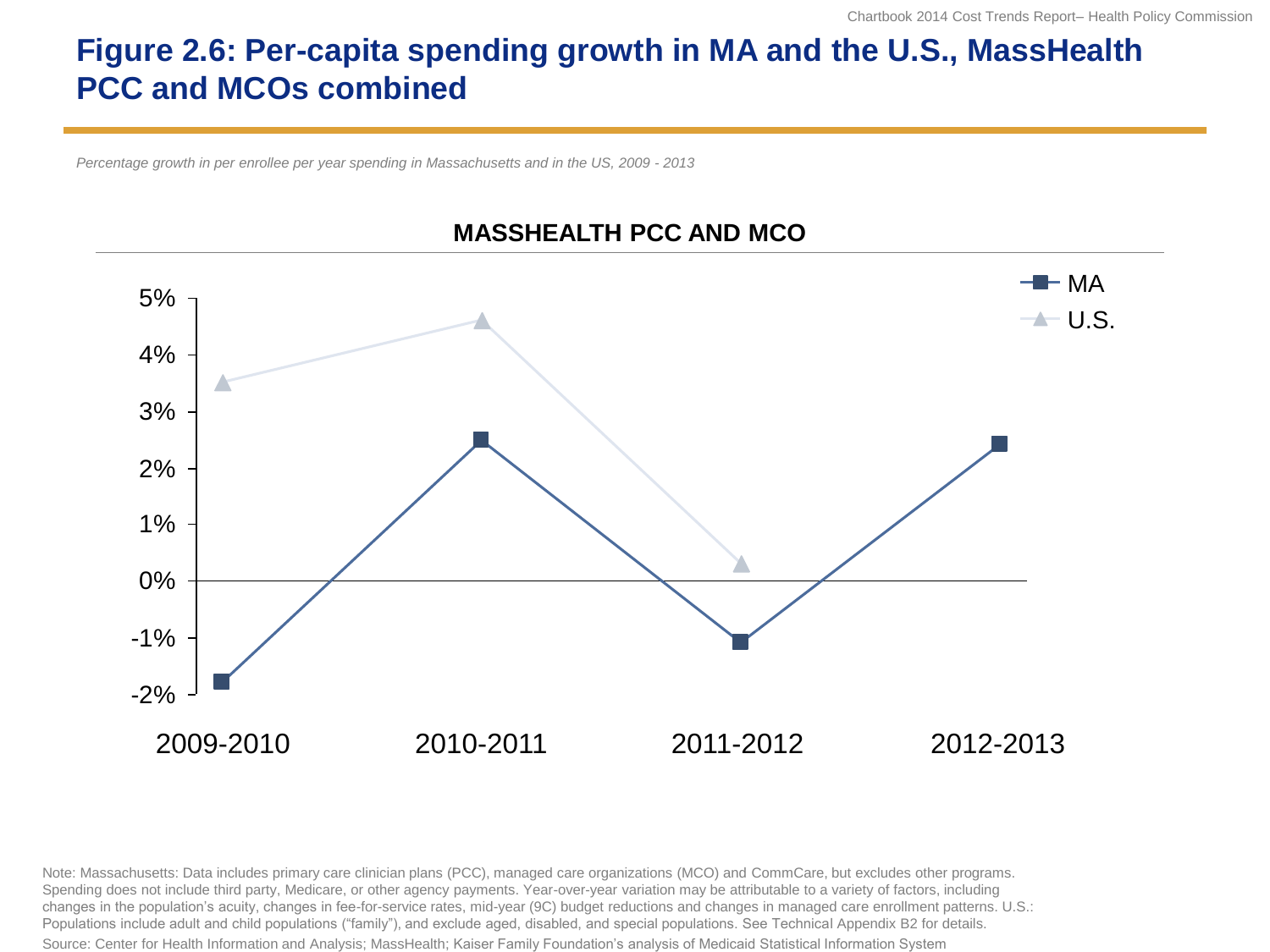#### **Figure 2.7: Out-of-pocket spending as a percentage of total commercial spending, by type of condition**

*Out-of-pocket spending as a percentage of total allowed spending, 2012*



Note: Spending by condition is determined using Optum's ETG episode grouper.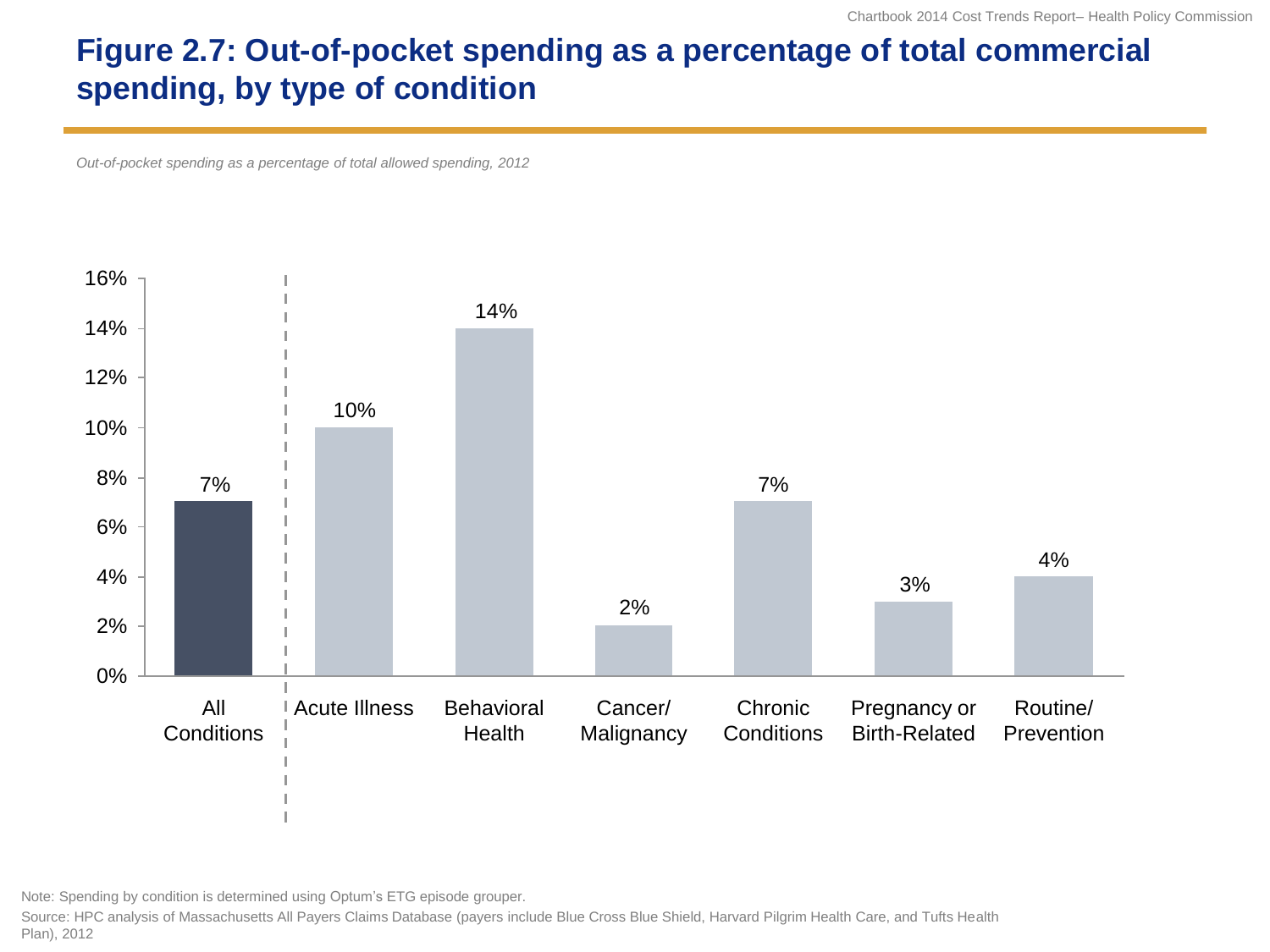#### **Figure 2.8: Out-of-pocket spending by number of chronic conditions**

*Dollars per person, 2012*



Note: The presence of a chronic condition is determined using Optum's ERG episode risk groups.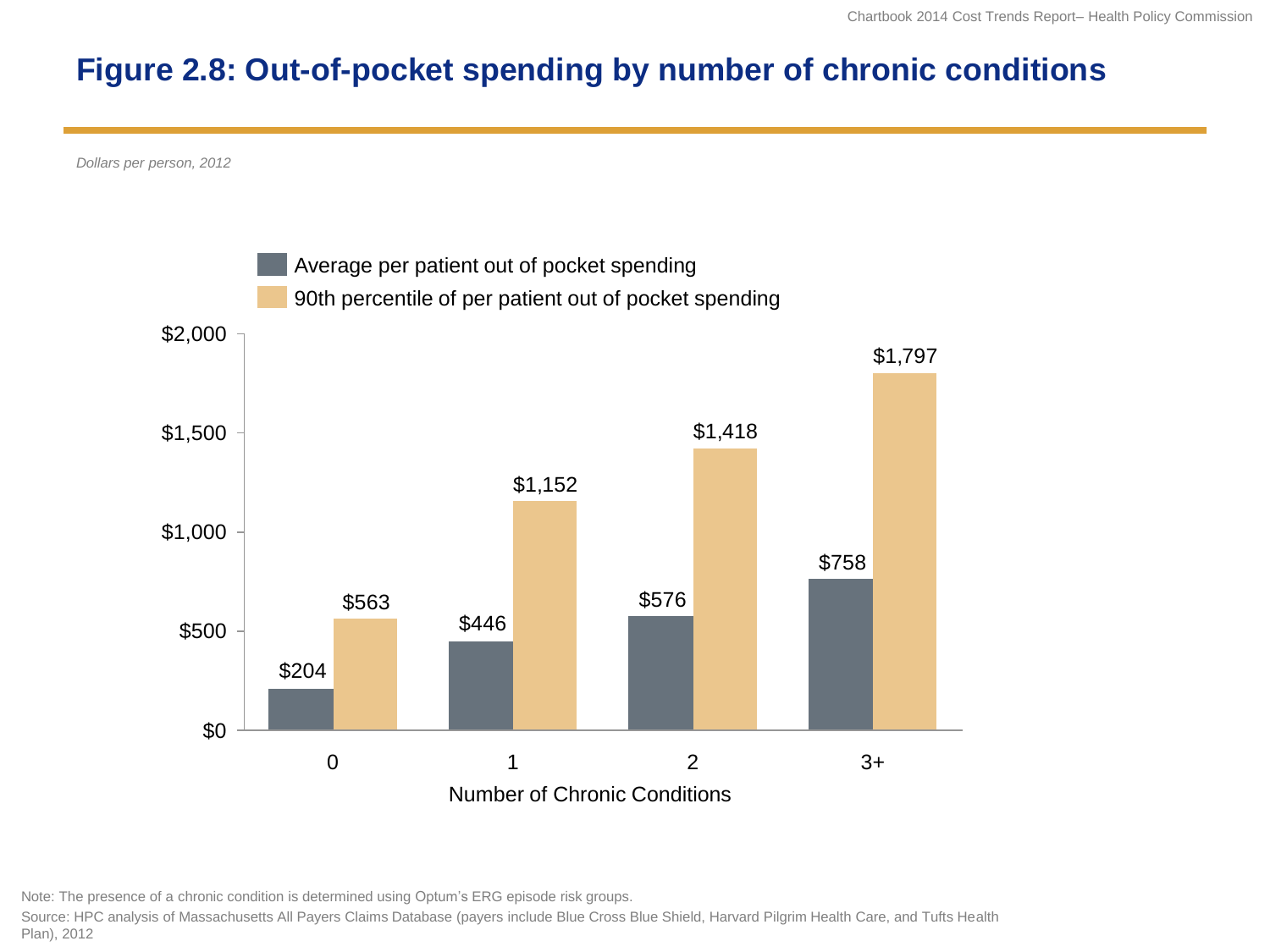#### **Figure 2.9: Frequency of provider alignment types for which the HPC received Material Change Notices**

*Number of transactions received April 2013 through December 2014*



Note: HPC received notice of 33 transactions, in total, between April 2013 and December 2014. Some transactions involve more than one type of provider alignment.

Source: Material Change Notice Filings, Health Policy Commission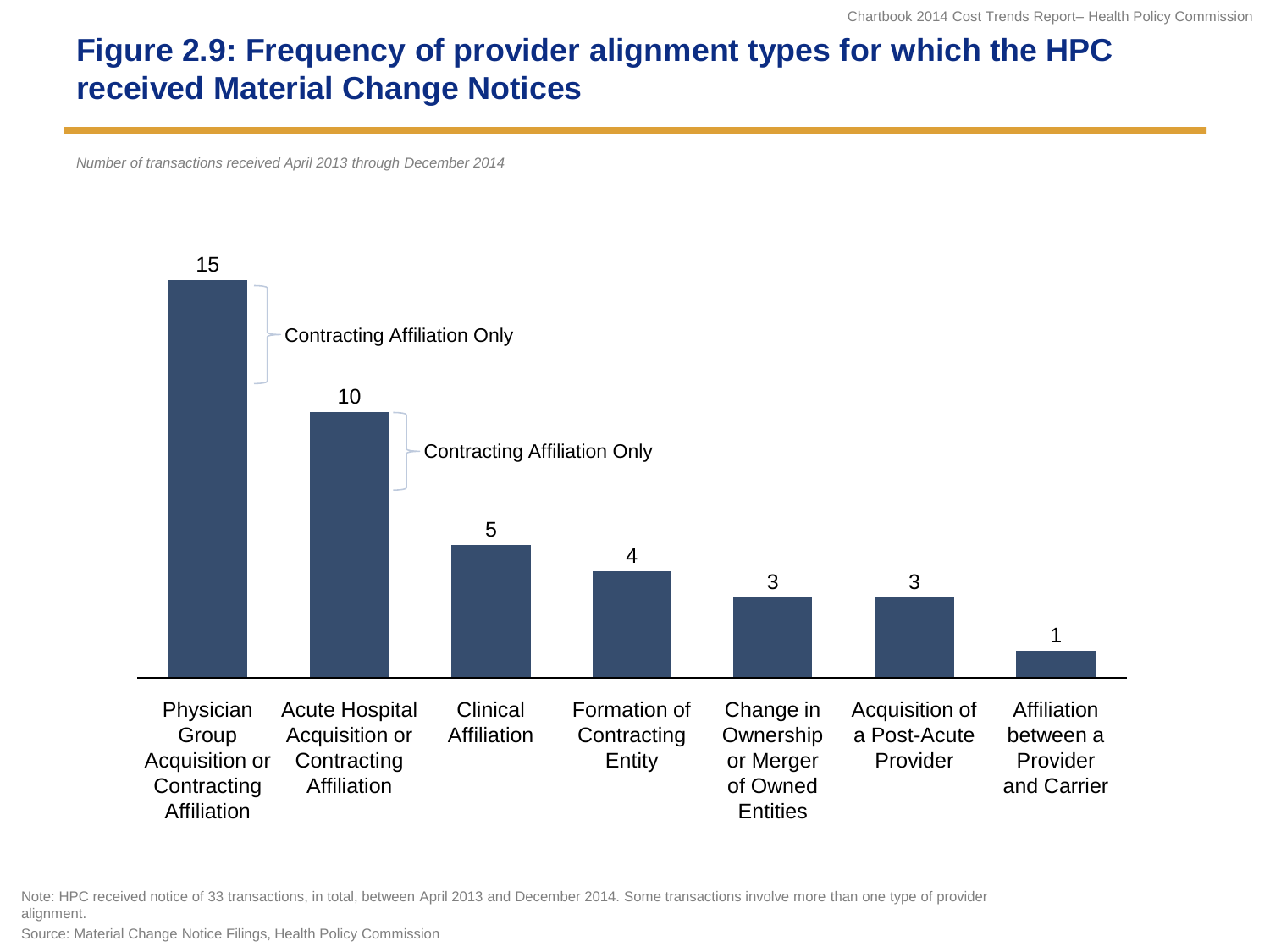#### **Figure 2.10: Concentration of commercial inpatient care in Massachusetts**

*Percentage of total inpatient discharges*



Note: PHS = Partners HealthCare System. Pre-PHS transactions are based on applying systems established by 2014 (including 2013 Partners HealthCare acquisition of Cooley Dickinson and 2014 Lahey Health acquisition of Winchester hospital) to 2012 inpatient discharge data. Post-PHS transactions estimate includes South Shore Hospital and Hallmark Health hospitals joining Partners HealthCare System. Figures may not add to totals due to rounding.

Source: Center for Health Information and Analysis; HPC analysis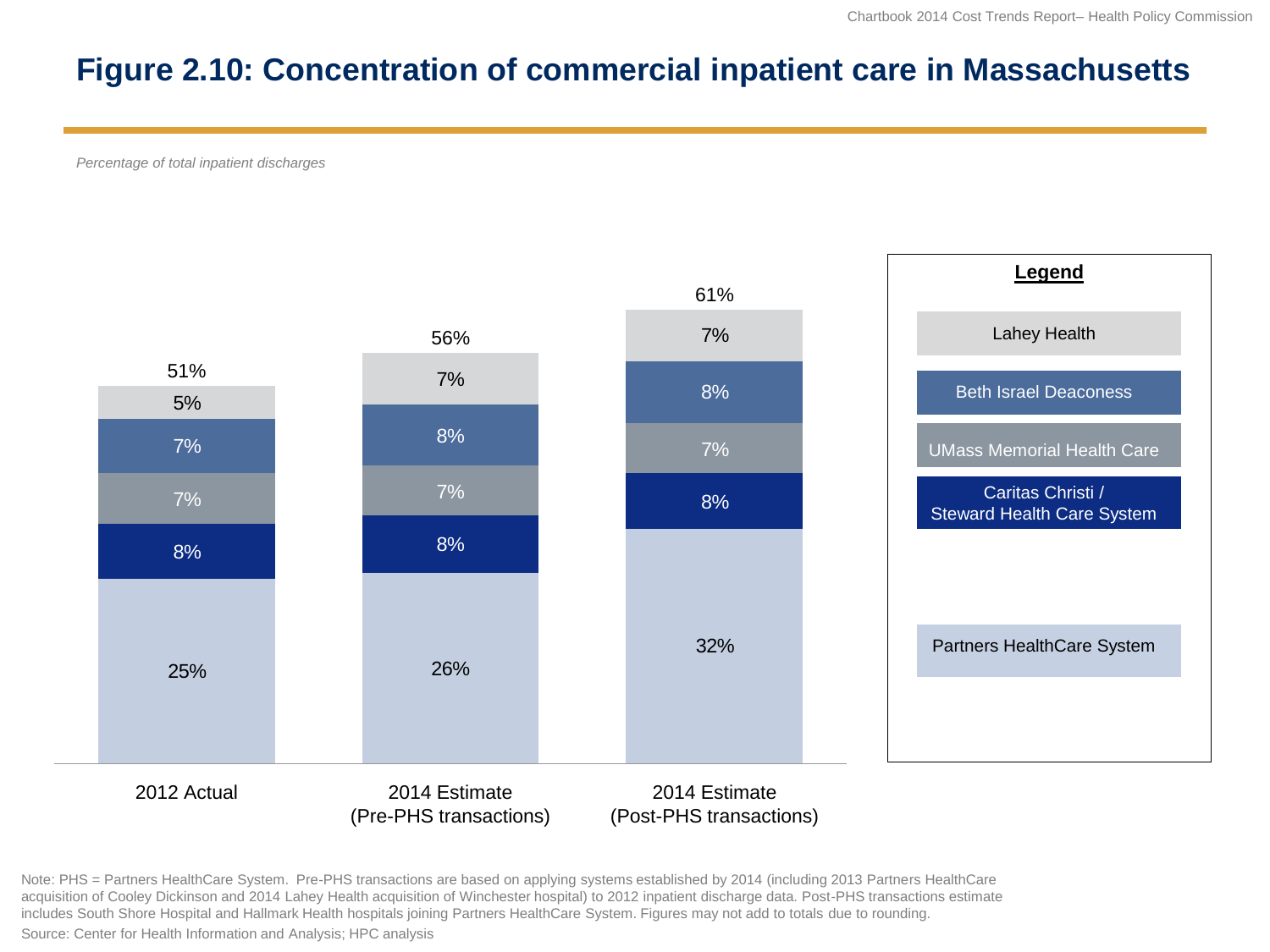#### **Figure 3.1: Average spending for hip replacement episodes by type of hospital and by hospital\***

*Average spending, in dollars*



**Baptist**

\*Only hospitals with greater than 15 discharges are displayed as bars; average payment shown in table includes all hospitals studied

Note: NE Baptist = New England Baptist; AMC = Academic Medical Center (see Appendix A)

In this context, affiliated hospital means a non-AMC hospital that has a corporate affiliation with an AMC; unaffiliated hospital means a non-AMC hospital that does not have a corporate affiliation with an AMC. AMCs, teaching, and community hospitals defined by the Center for Health Information and Analysis. See Appendix A and Technical Appendix B3 for more details.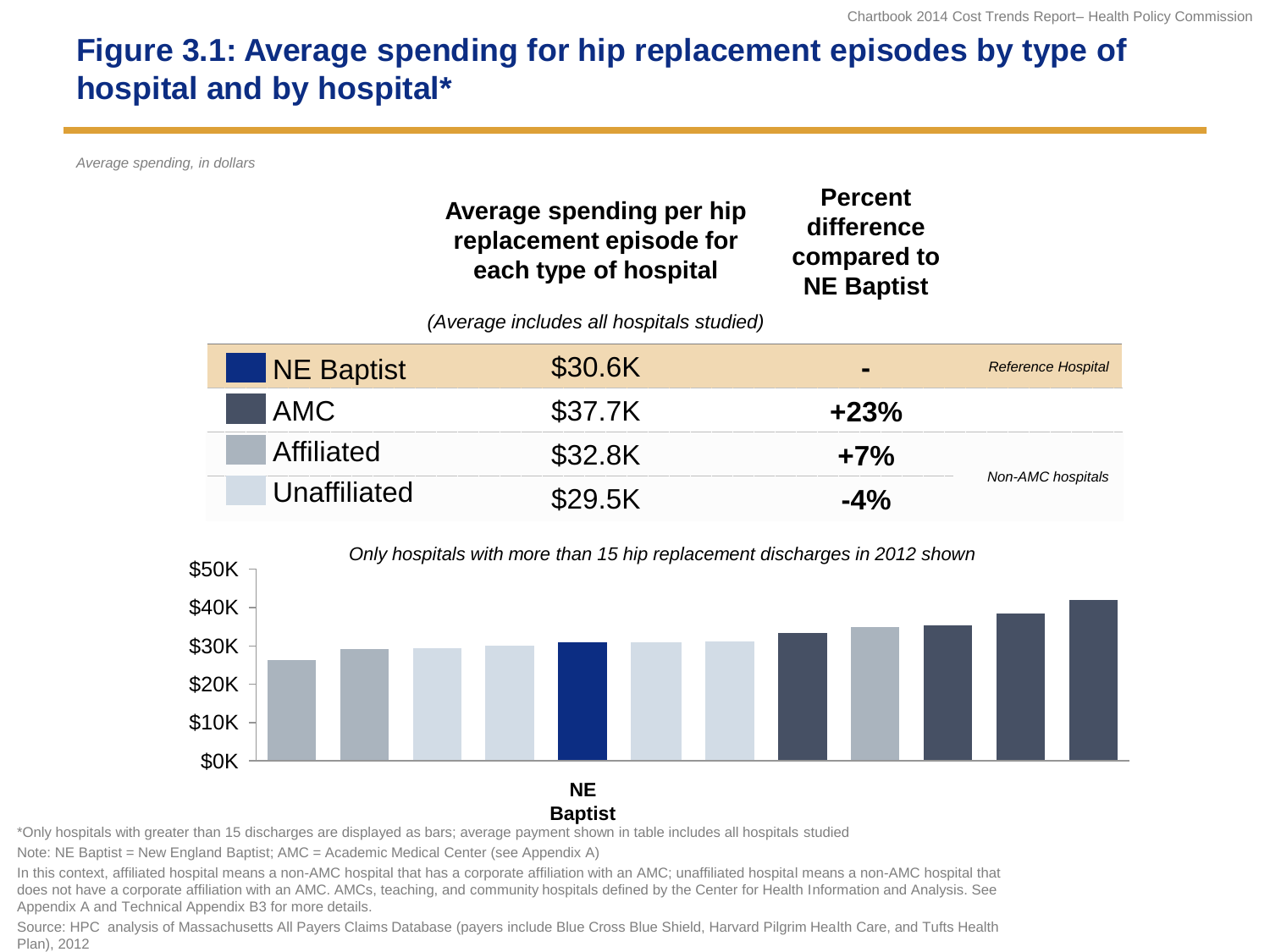#### **Figure 3.2: Average spending for knee replacement episodes by type of hospital and by hospital\***

*Average spending, in dollars*

| Average spending per knee | <b>Percent difference</b> |
|---------------------------|---------------------------|
| replacement episode for   | compared to               |
| each type of hospital     | <b>NE Baptist</b>         |

*(Average includes all hospitals studied)*



\*Only hospitals with greater than 15 discharges are displayed as bars; average payment shown in table includes all hospitals studied

Note: NE Baptist = New England Baptist; AMC = Academic Medical Center (see Appendix A)

In this context, affiliated hospital means a non-AMC hospital that has a corporate affiliation with an AMC; unaffiliated hospital means a non-AMC hospital that does not have a corporate affiliation with an AMC. AMCs, teaching, and community hospitals defined by the Center for Health Information and Analysis. See Appendix A and Technical Appendix B3 for more details.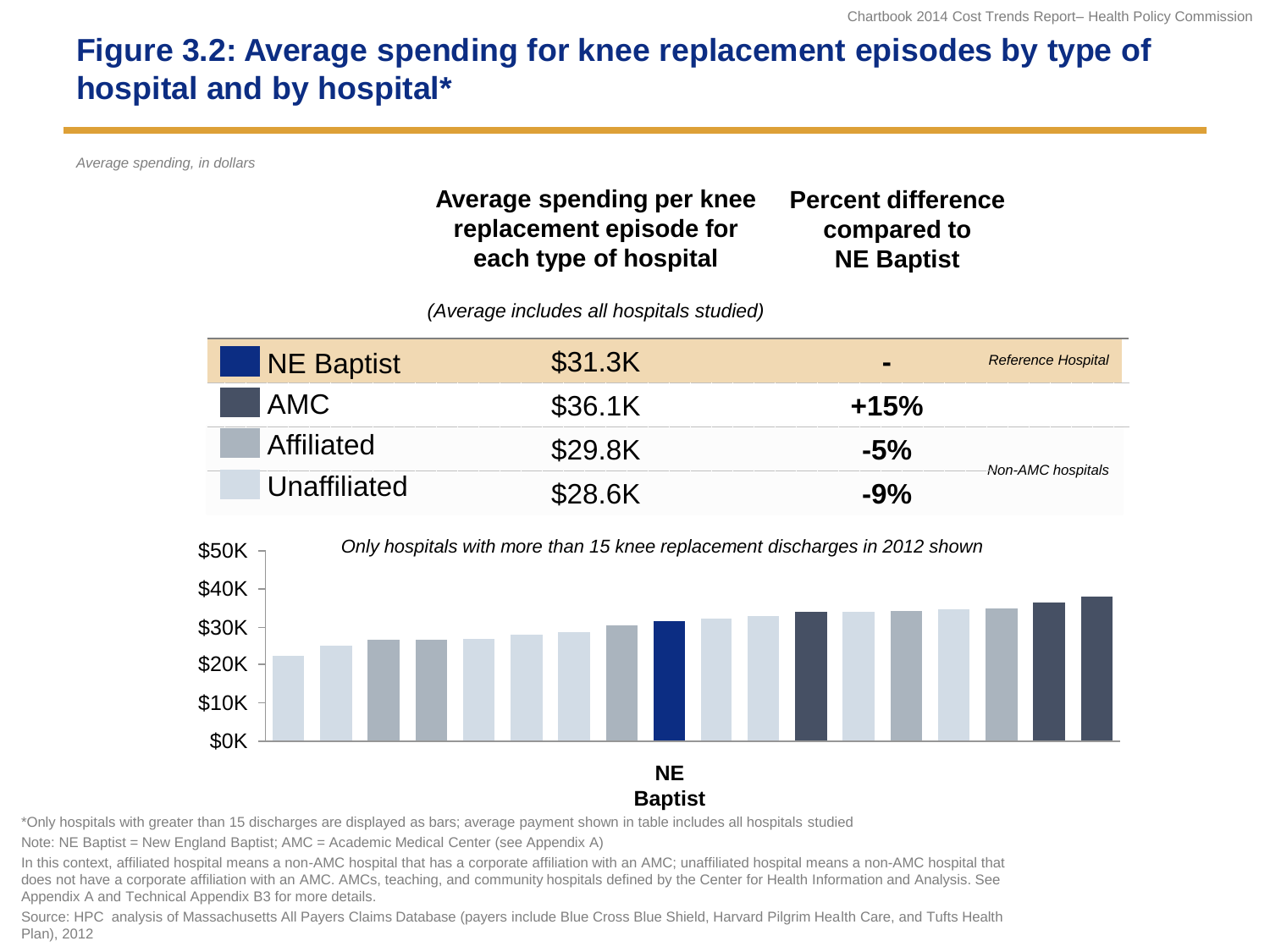#### **Figure 3.3. Average spending for PCI episodes by hospital type and by hospital\***

*Average spending, in dollars*

#### **Average spending per PCI episode for each type of hospital**

#### **Percent difference compared to average teaching hospital**

*(Average includes all hospitals studied)*

| CONNINGING |  |
|------------|--|



#### \*Only hospitals with greater than 15 discharges are displayed as bars; average payment shown in table includes all hospitals studied Note: AMC = Academic medical center (see Appendix A). Teaching and Community Hospitals defined by the Center for Health Information and Analysis. Source: HPC Analysis of All-Payer Claims Database (payers include Blue Cross Blue Shield, Harvard Pilgrim Health Care, and Tufts Health Plan), 2012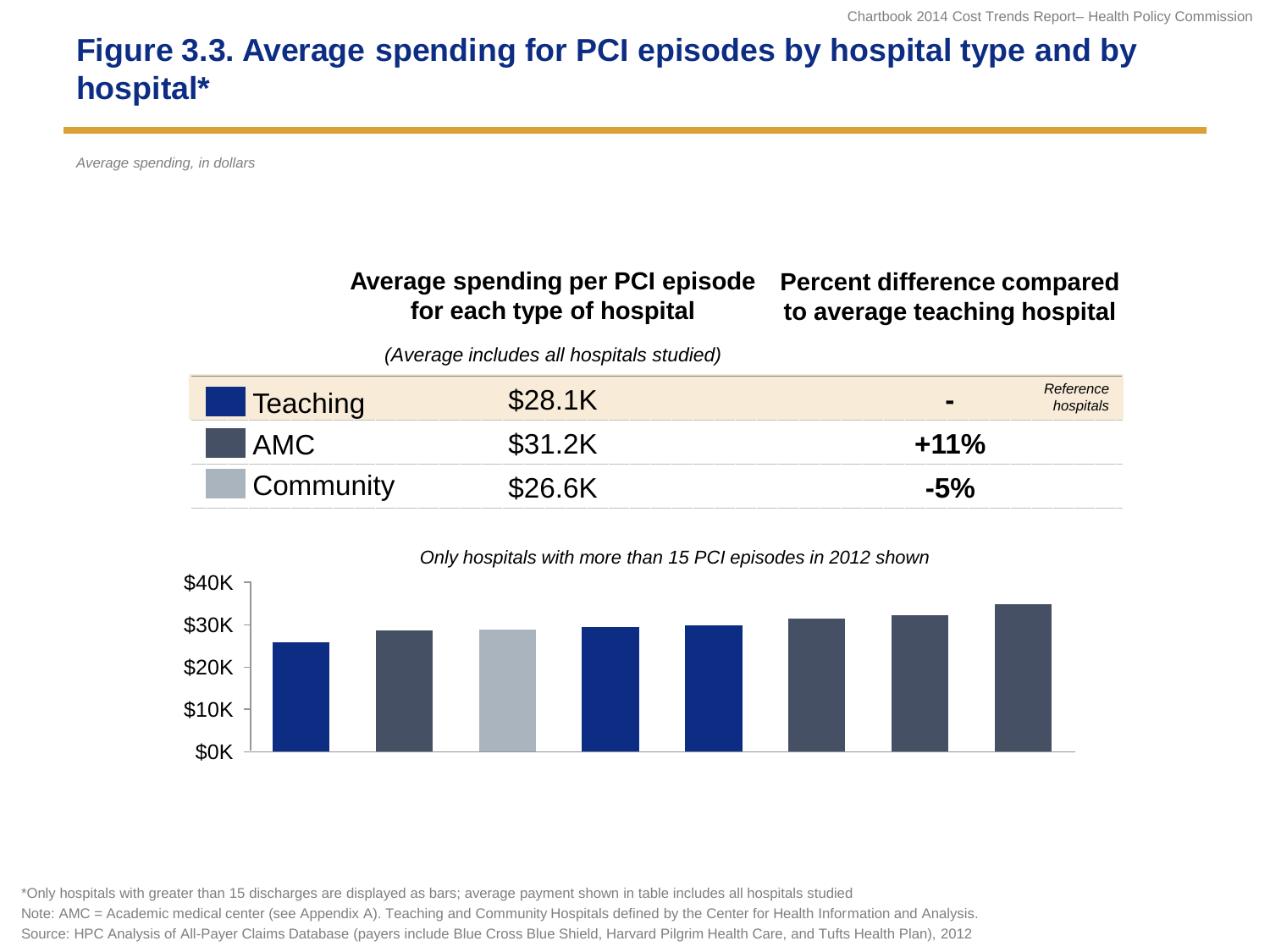#### **Figure 3.4: Readmission rate for total joint replacement and episode cost, hip replacement**

*Readmission rate for hip and knee replacement compared to average total spending per episode of care by hospital for top three commercial payers, 2012*



Source: HPC analysis of Massachusetts All Payers Claims Database (payers include Blue Cross Blue Shield, Harvard Pilgrim Health Care, and Tufts Health Plan), 2012; Center for Medicare & Medicaid Services, Hospital Compare 2010-2012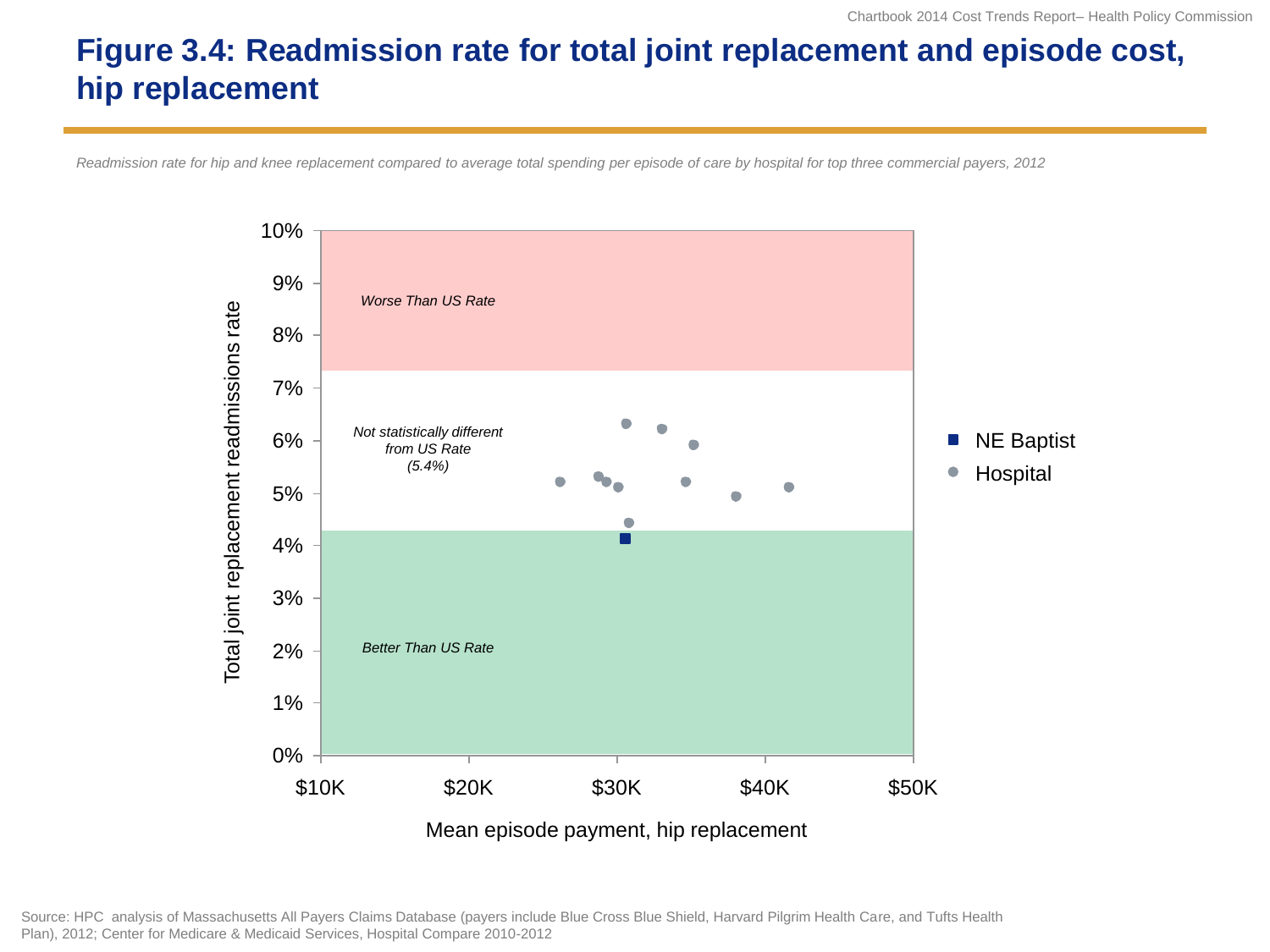#### **Figure 3.5: Readmission rate for total joint replacement and episode cost, knee replacement**

*Readmission rate for knee replacement compared to average total spending per episode of care by hospital for top three commercial payers, 2012*



Source: HPC analysis of Massachusetts All Payers Claims Database (payers include Blue Cross Blue Shield, Harvard Pilgrim Health Care, and Tufts Health Plan), 2012; Center for Medicare & Medicaid Services, Hospital Compare 2010-2012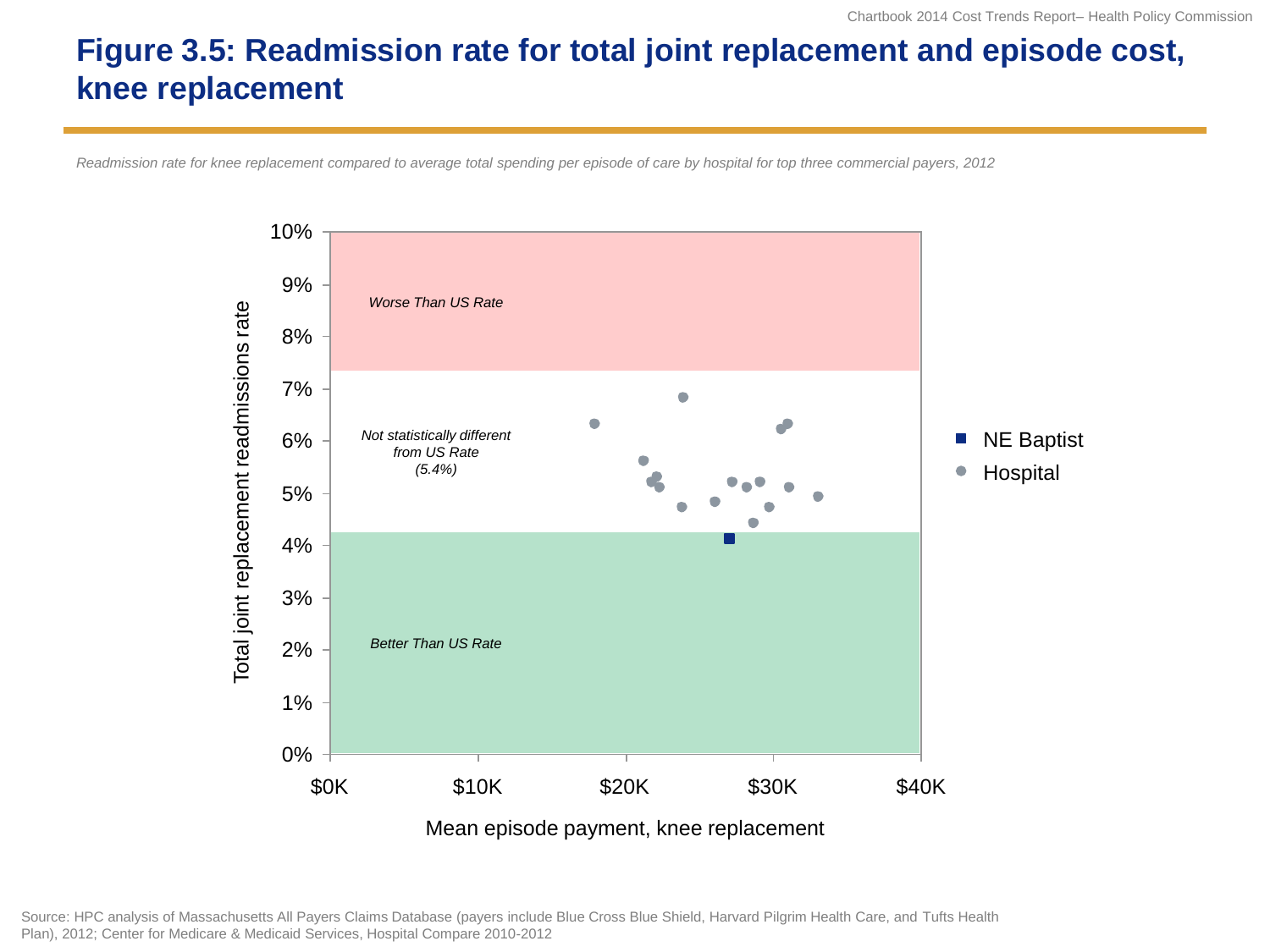#### **Figure 3.6: Mortality rate and episode cost, low-severity PCI episodes**

1.5% **Teaching** hospital**Other**  $\bullet$ 1.2% *Worse than MA rate* hospital Mortality rate \* 0.9% *Not statistically different from MA*  0.6% *rate (0.52%)* 0.3% *Better than MA rate* 0.0% \$10K \$20K \$30K \$40K \$50K Mean episode spending, low severity PCI

*Mortality rate for low severity PCI compared to average total spending per episode of care by hospital, for top three commercial payers, 2012*

\*None of the acute care facilities in the sample have mortality rates statistically different from the statewide average mortality rate.

Note: Mortality rate is for PCI admissions with no shock and no segment elevation myocardial infarction (STEMI)

Source: HPC analysis of Massachusetts All Payers Claims Database (payers include Blue Cross Blue Shield, Harvard Pilgrim Health Care, and Tufts Health Plan), 2012; Center for Medicare & Medicaid Services, Hospital Compare 2010-2012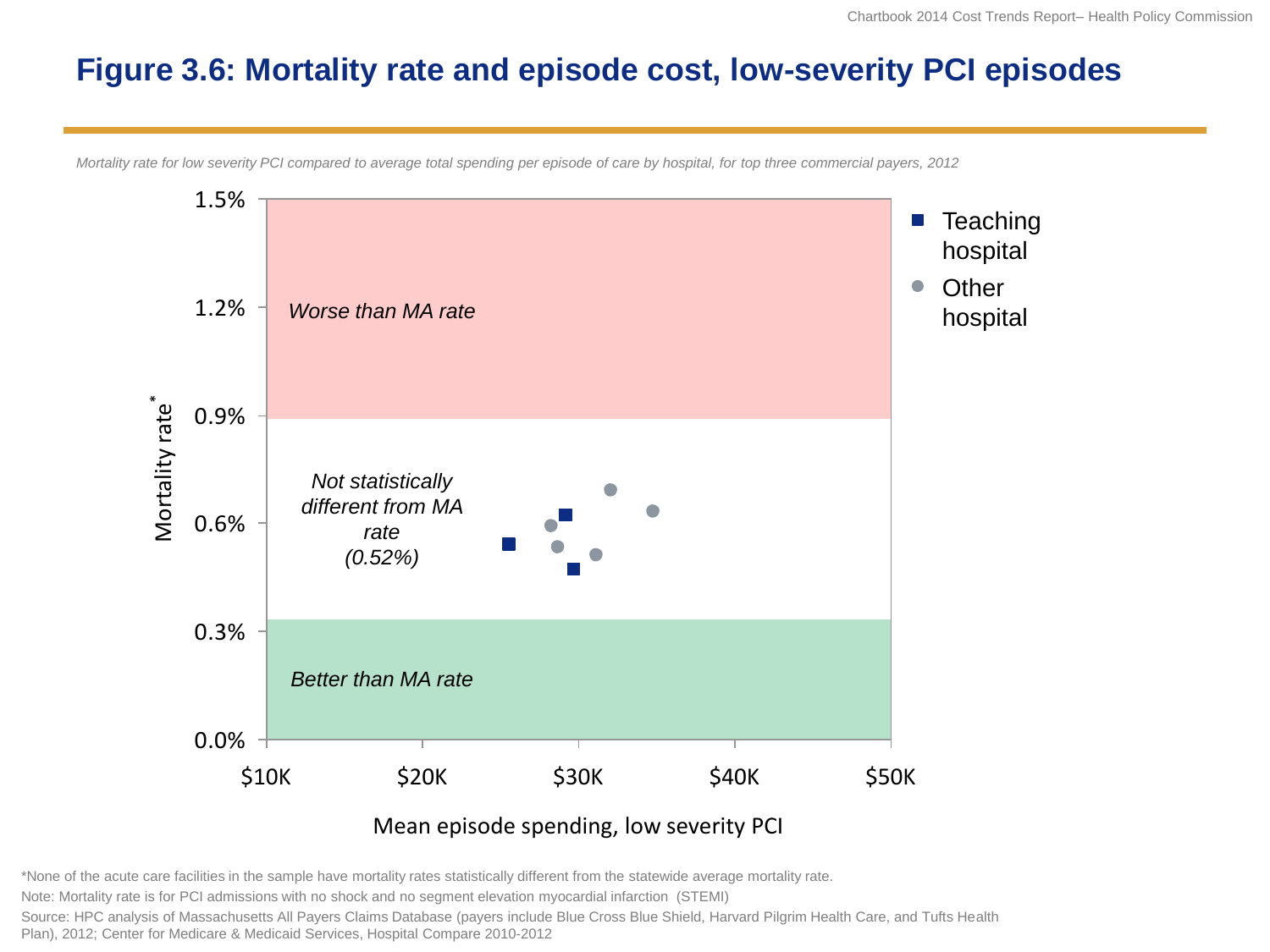#### **Figure 4.1: Medicare spending on post-acute care, U.S., 2001-2012**



Note: Figures represent program spending only and do not include beneficiary co-payments.

Source: Dixon Hughes Goodman Healthcare analysis of Centers for Medicare & Medicaid Services Office of the Actuary data, 2012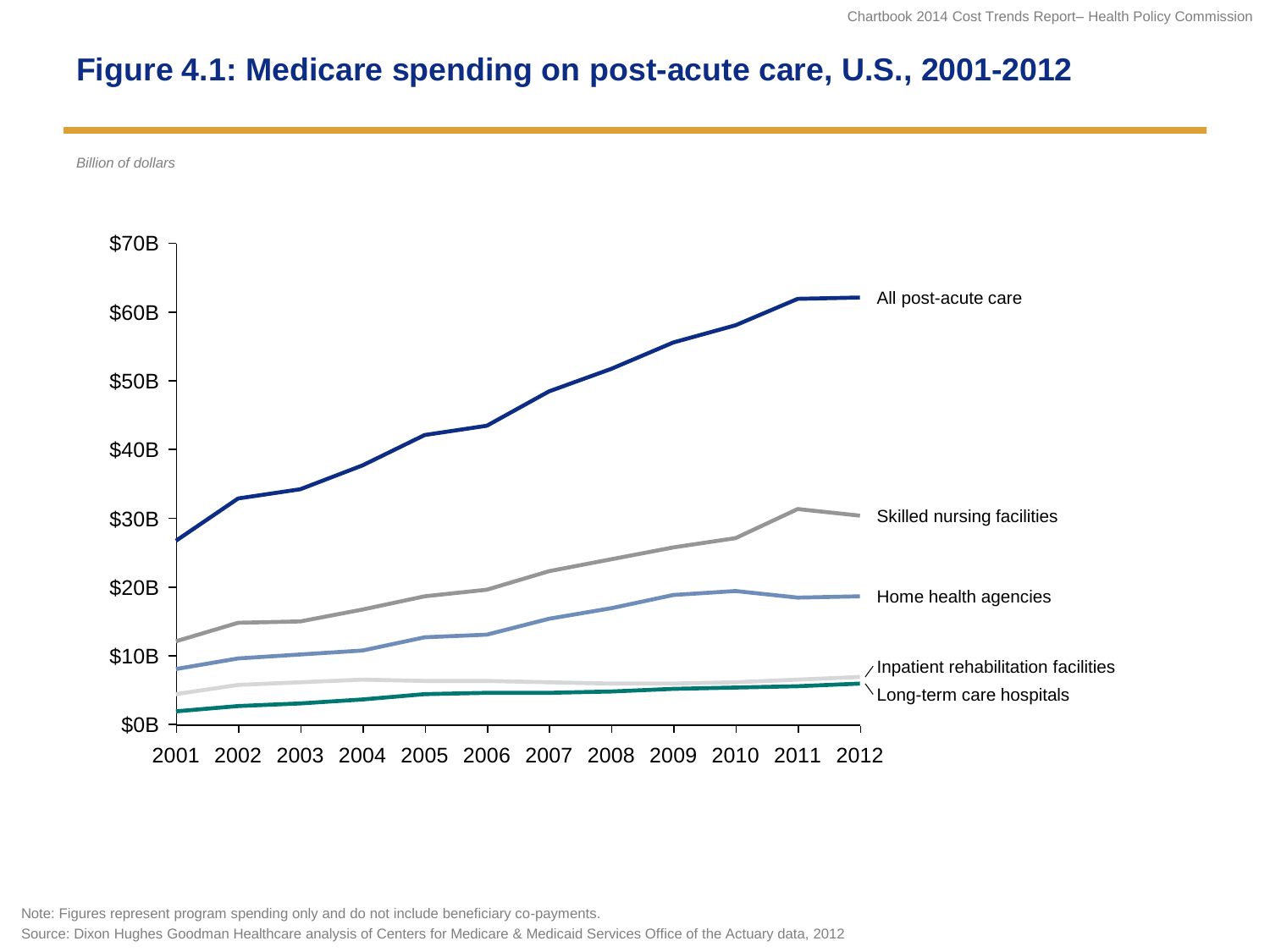#### **Figure 4.2: Probability of discharge to any PAC, by hospital, all DRGs**

*Adjusted share of discharges to any post-acute care setting, 2012*



Note: Probabilities for each hospital were calculated after adjusting for the following: age, sex, payer group, income, admit source of the patient, length of stay, and Diagnostic Related Group. Our sample included patients who had a routine discharge, a discharge to a long-term care hospital, inpatient rehabilitation facility, skilled nursing facility, or to a home healthcare provider. Specialty hospitals were excluded from the display table and in calculating the Adjusted State Rate. AMC = Academic Medical Center (see Appendix A)

Source: HPC analysis of Massachusetts Health Data Consortium, inpatient discharge database, 2012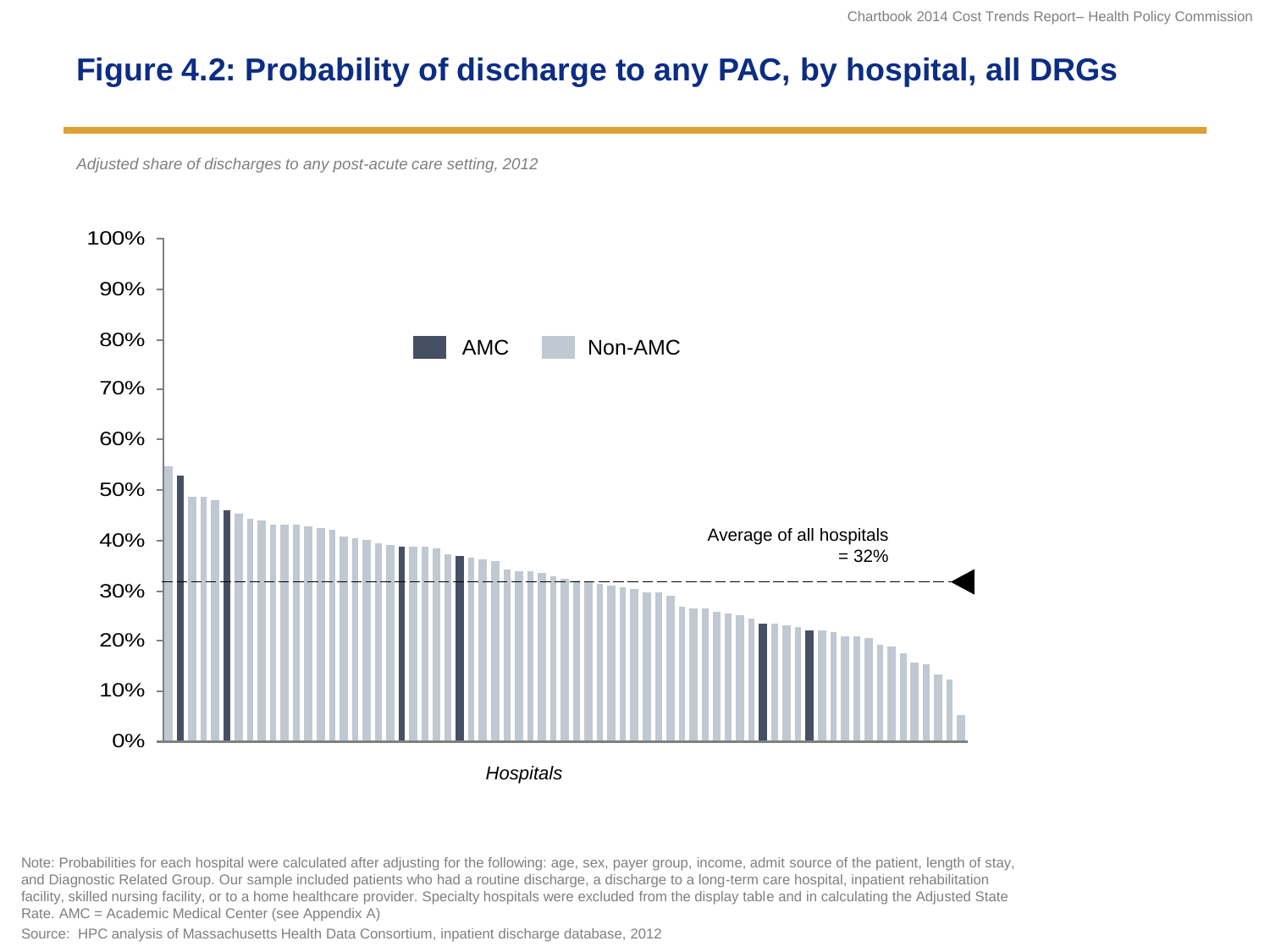# **Figure 4.3: Probability of discharge to any institutional PAC, by hospital, all DRGs**

*Adjusted share of discharges to an institutional setting among discharges to any post-acute care setting, 2012*



Note: Discharge to an institutional facility (long-term care hospital, inpatient rehabilitation facility, or skilled nursing facility) as a proportion of discharges to either an institutional facility or home health. Probabilities for each hospital were calculated after adjusting for the following: age, sex, payer group, income, admit source of the patient, length of stay, and Diagnostic Related Group. Our sample included patients who had a routine discharge, a discharge to a longterm care hospital, inpatient rehabilitation facility, skilled nursing facility, or to a home healthcare provider. Specialty hospitals were excluded from the display table and in calculating the Adjusted State Rate. AMC = Academic Medical Center (see Appendix A)

Source: HPC analysis of Massachusetts Health Data Consortium, inpatient discharge database, 2012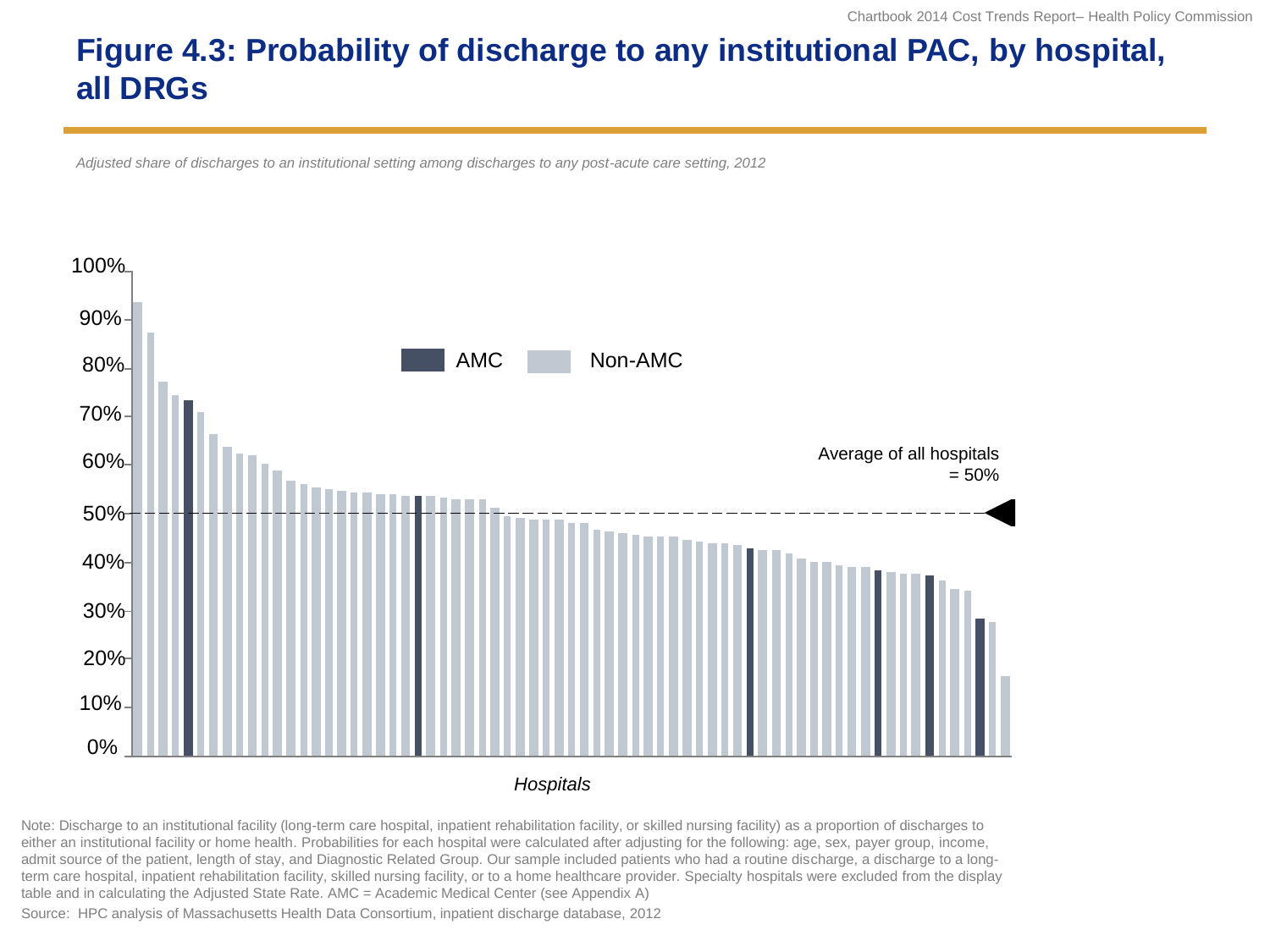### **Figure 4.4: Probability of discharge to institutional PAC, by hospital, after joint replacement surgery**

*Adjusted share of all discharges to post-acute care sent to an institutional setting for DRG 470 (joint replacement), 2012*



Note: NE Baptist = New England Baptist. AMC = academic medical center (see Appendix A). Probabilities for each hospital were calculated after adjusting for the following: age, sex, payer group, income, admit source of the patient, and length of stay. Our sample included all discharged patients that were at least 18 years of age, and had either a discharge to a long-term care hospital, inpatient rehabilitation facility, skilled nursing facility, or a discharge to a home healthcare provider. Specialty hospitals, except for New England Baptist, were excluded from the display table and the Adjusted State Rate.

Source: HPC analysis of Massachusetts Health Data Consortium, Inpatient discharge database, 2012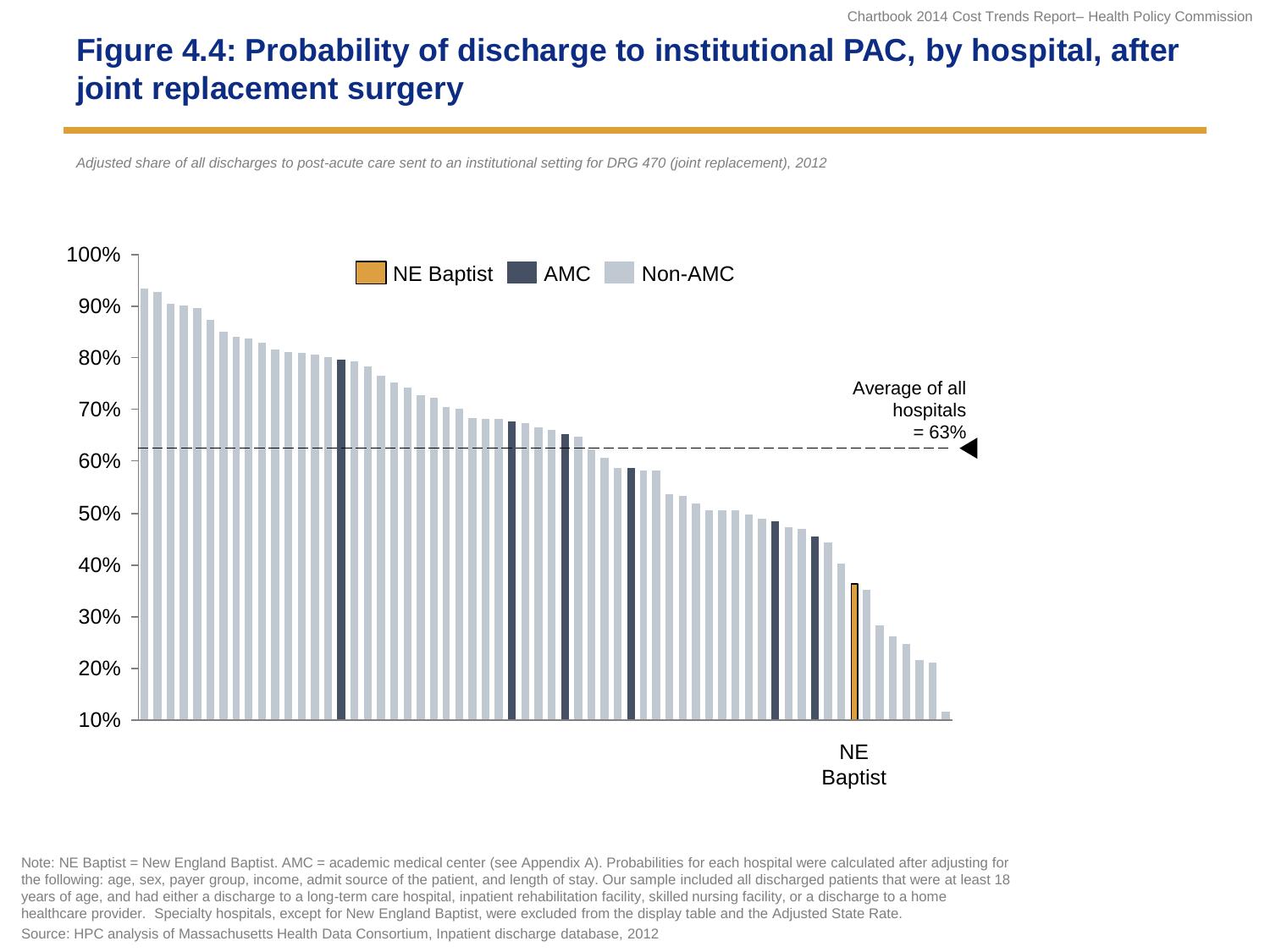#### **Figure 5.1. Medicare condition-specific readmission rates, MA and U.S.**

*Risk-adjusted readmission rates, 2013 CMS reporting period (average of 2009 – 2012)*





#### **2013 Reporting Period**

Note: 30-day unplanned readmission measures adjust for patient characteristics, including the patient's age, past medical history, and comorbidities.

Source: Centers for Medicare & Medicaid Services, Hospital Compare 2013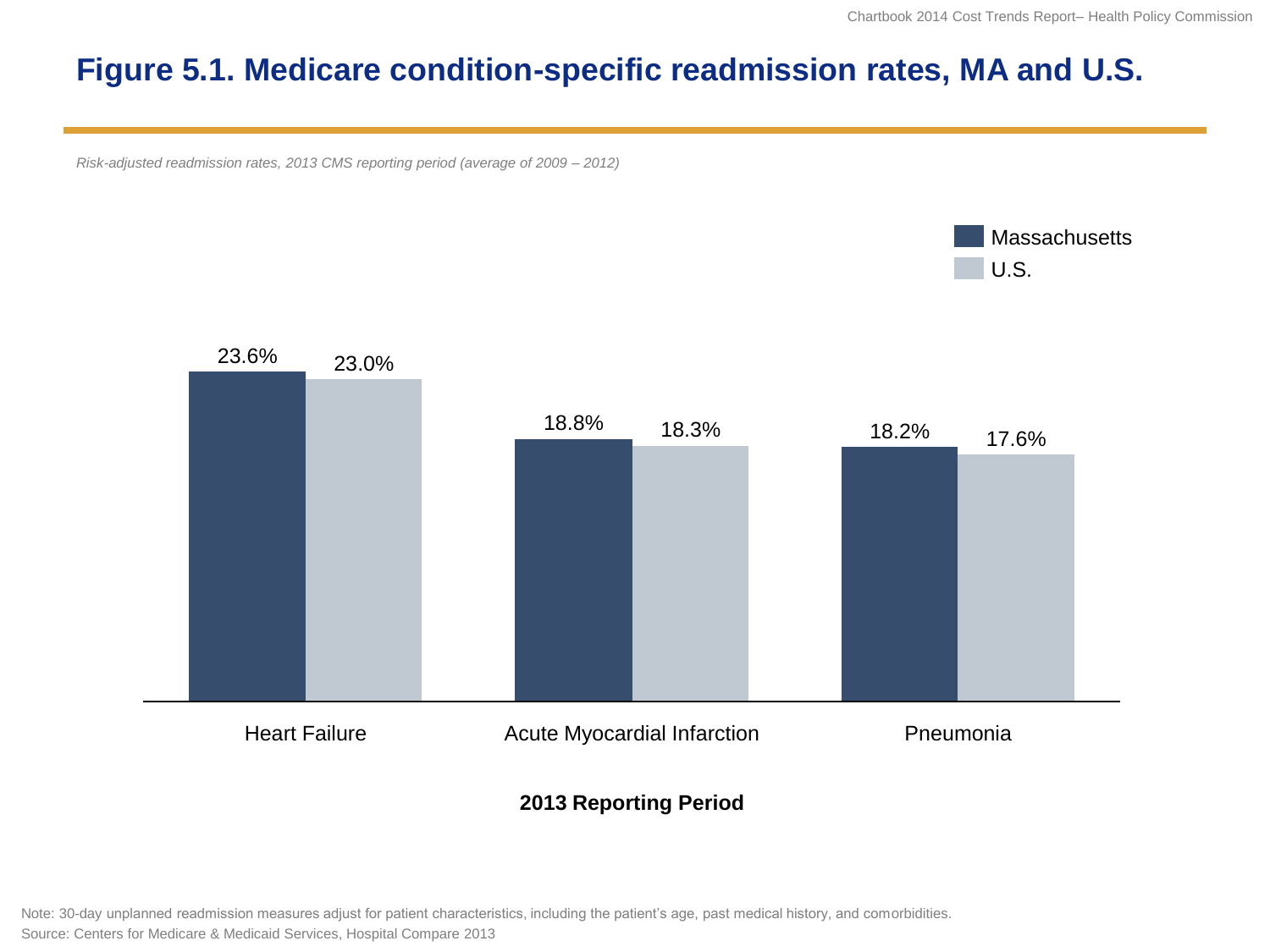#### **Figure 5.2: ED visits by type**



Note: Definition for avoidable ED visits based on NYU Billings Algorithm

Source: NYU Center for Health and Public Service Research; HPC analysis of Centers for Health Information and Analysis outpatient ED database, FY2010- FY2012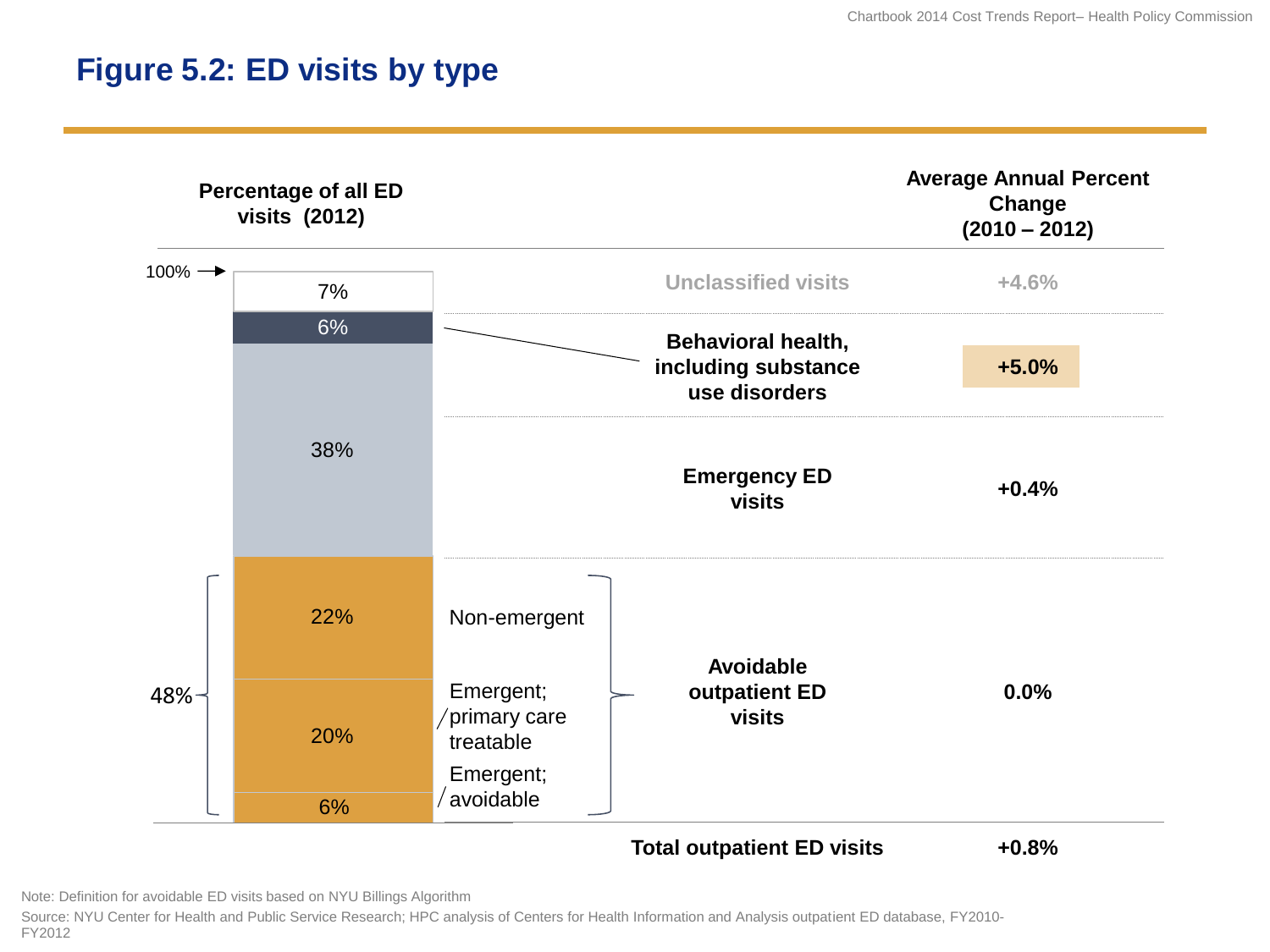### **Figure 5.3. Outpatient ED visits per capita, by region**

*Total ED visits per 1,000 persons, 2012*



Note: All rates are adjusted for age and sex.

Source: NYU Center for Health and Public Service Research; HPC analysis of Centers for Health Information and Analysis outpatient ED database, 2012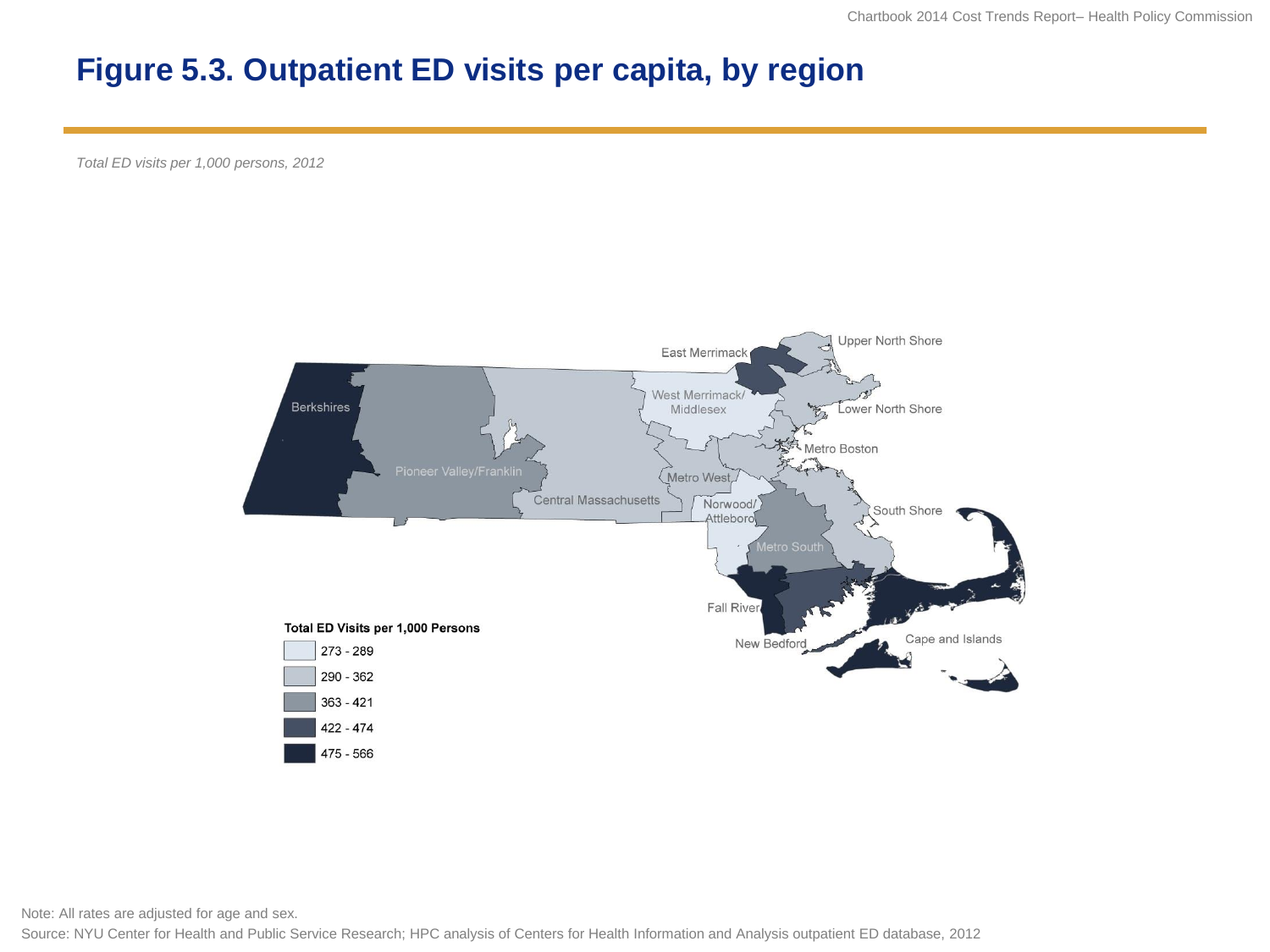#### **Figure 5.4: ED visits by payer**

*Percentage of Massachusetts population, percentage of ED visits, and ED visits per 1,000 persons, by payer, 2012*

#### **MA RESIDENTS BY PAYER VS. SHARE OF ED VISITS ED VISITS PER 1,000 PERSONS BY PAYER**



Note: Approximately 100,000 Massachusetts residents and 200,000 ED visits not attributable to the coverage categories shown are excluded from the data. Source: U.S. Census Bureau, ACS 2012; Kaiser Family Foundation; HPC analysis of Centers for Health Information and Analysis Outpatient ED database, FY2012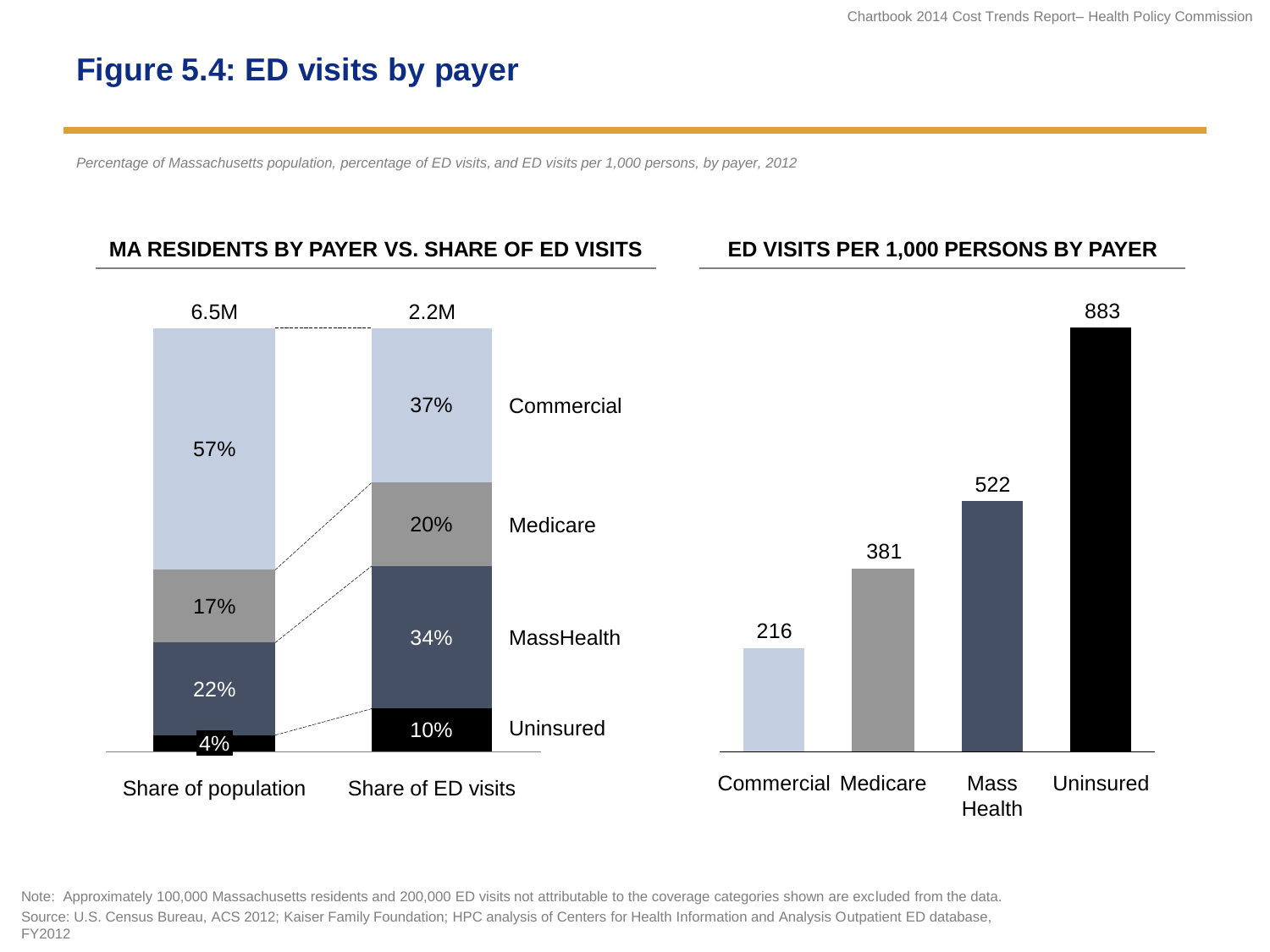### **Figure 6.1: Key clinical conditions, commercial\* patients with persistently high total costs**

*Prevalence (%) of high cost patients with a given medical condition versus predictive ability of the medical condition (Odds Ratio), base year 2010*



\*Commercial adult population is limited to ages 19-64 in 2010 base year.

Note: Persistent high-cost patients (HCP) are defined as patients whose medical expenditures were in the highest 5% of all patients for three consecutive years (2010-2012). The sample was limited to patients who had full years of enrollment for 2010-2012 and costs greater than or equal to \$0 in each year.

Figures do not capture pharmacy costs, payments outside the claims system, Medicare cost-sharing, or end-of-life care for patients who died during the study period. All medical conditions presented are statistically significant; SPMI=Severe and Persistent Mental Illness.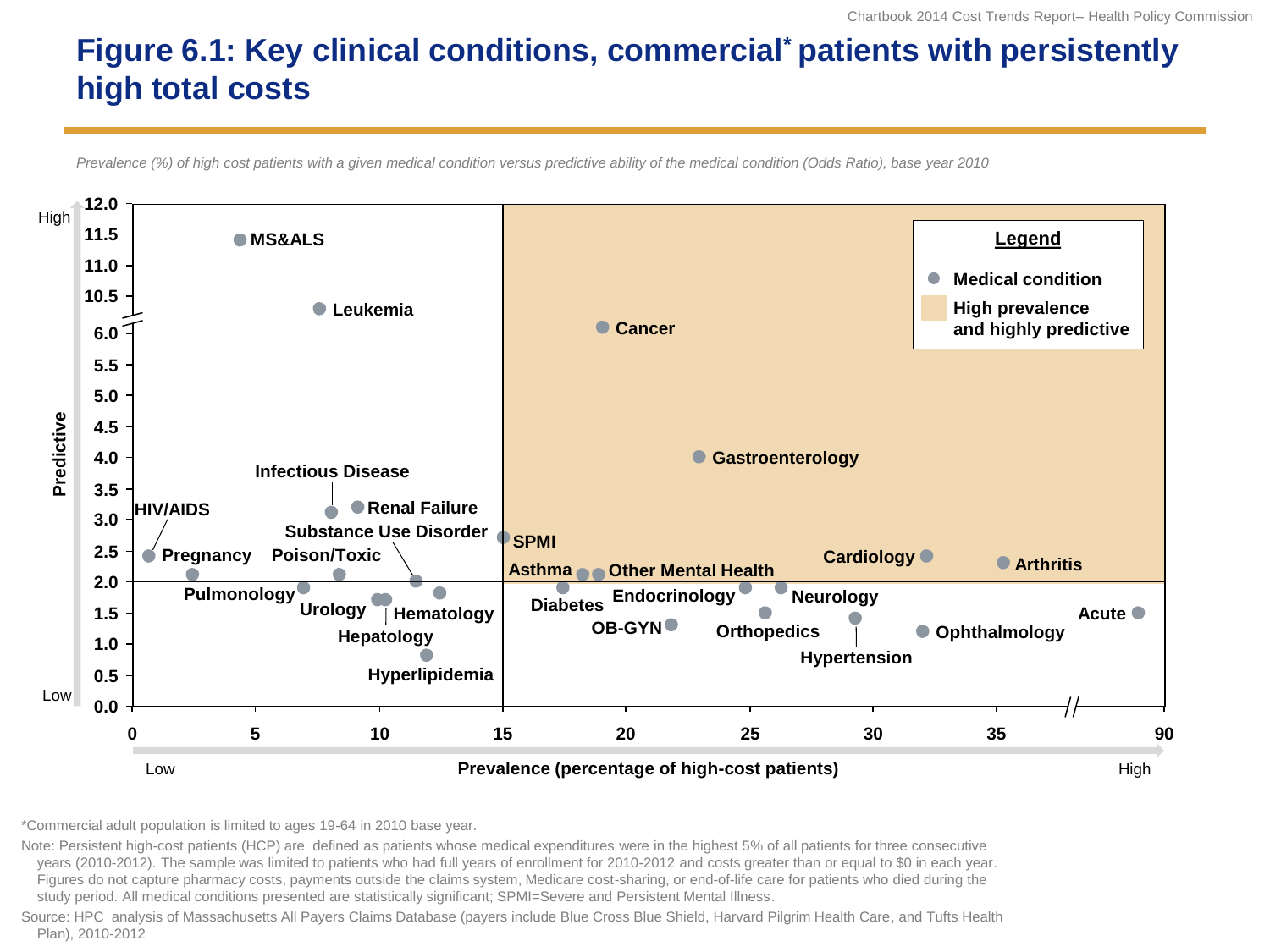### **Figure 6.2: Key clinical conditions, Medicare† patients with persistently high total costs**

*Prevalence (%) of high cost patients with a given medical condition versus predictive ability of the medical condition (Odds Ratio), base year 2010*



†Medicare population is limited to ages >=65 in 2010 base year

Note: Persistent high-cost patients (HCP) are defined as patients whose medical expenditures were in the highest 5% of all patients for three consecutive years (2010-2012). The sample was limited to patients who had full years of enrollment for 2010-2012 and costs greater than or equal to \$0 in each year. Figures do not capture pharmacy costs, payments outside the claims system, Medicare cost-sharing, or end-of-life care for patients who died during the study period. All medical conditions presented are statistically significant; SPMI=Severe and Persistent Mental Illness.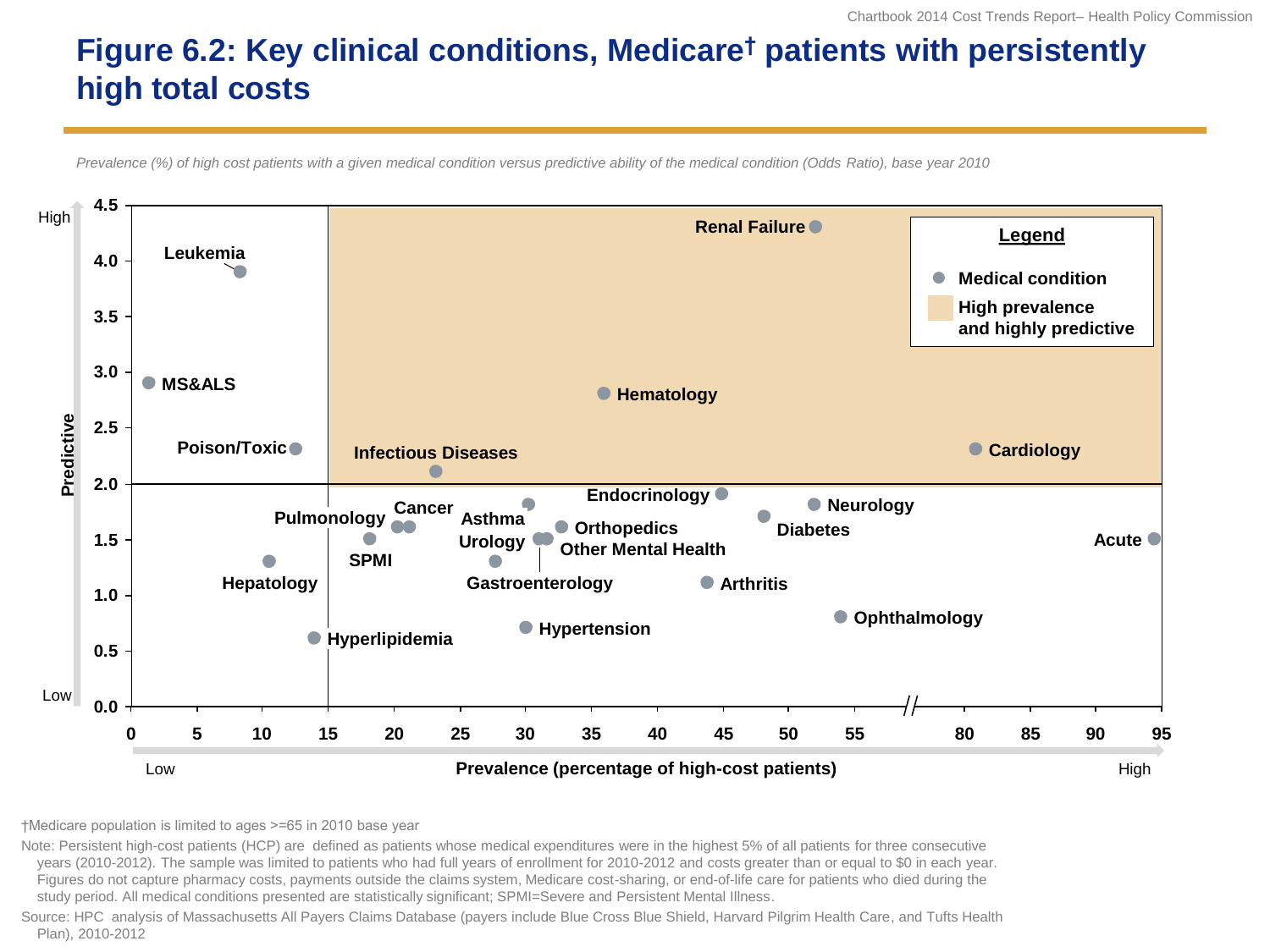#### **Figure 6.3: Key clinical conditions, commercial\* patients with persistently high total ED costs**

*Prevalence (%) of high cost patients with a given medical condition versus predictive ability of the medical condition (Odds Ratio), base year 2010*



\*Commercial adult population is limited to ages 19-64 in 2010 base year.

Note: Persistent high-cost patients (HCP) are defined as patients whose medical expenditures were in the highest 5% of all patients for three consecutive years (2010-2012). The sample was limited to patients who had full years of enrollment for 2010-2012 and costs greater than or equal to \$0 in each year. Figures do not capture pharmacy costs, payments outside the claims system, Medicare cost-sharing, or end-of-life care for patients who died during the study period. All medical conditions presented are statistically significant; SPMI=Severe and Persistent Mental Illness.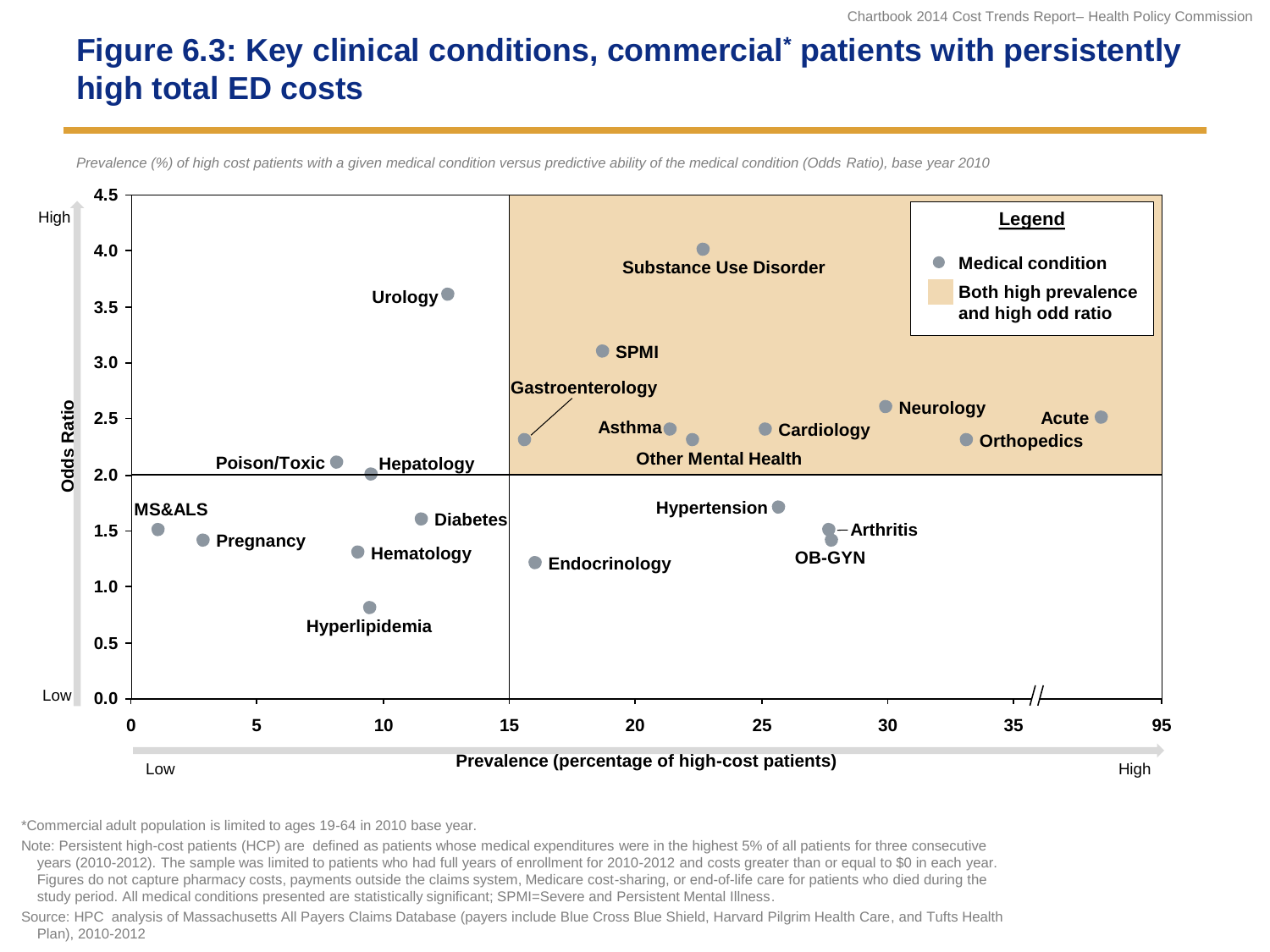### **Figure 6.4: Key clinical conditions, Medicare† patients with persistently high total ED costs**

*Prevalence (%) of high cost patients with a given medical condition versus predictive ability of the medical condition (Odds Ratio), base year 2010*



†Medicare population is limited to ages >=65 in 2010 base year

Note: Persistent high-cost patients (HCP) are defined as patients whose medical expenditures were in the highest 5% of all patients for three consecutive years (2010-2012). The sample was limited to patients who had full years of enrollment for 2010-2012 and costs greater than or equal to \$0 in each year. Figures do not capture pharmacy costs, payments outside the claims system, Medicare cost-sharing, or end-of-life care for patients who died during the study period. All medical conditions presented are statistically significant; SPMI=Severe and Persistent Mental Illness.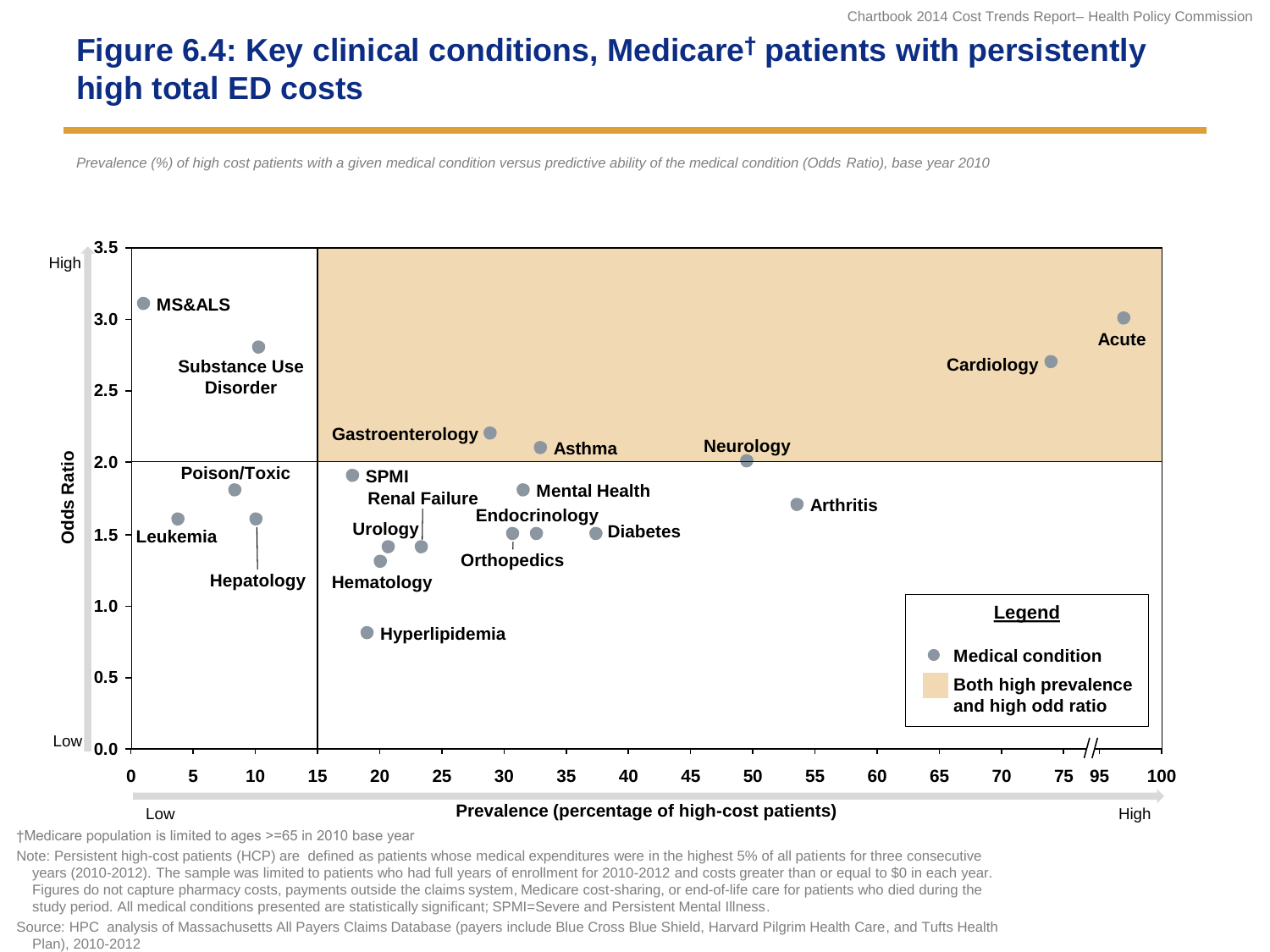### **Figure 7.1.A Medical conditions with large spending difference between patients with and without BH conditions (commercial patients)**

*Average claims-based spending per episode of care for select medical conditions with high aggregate difference (calculated as number of cases for people with at least 1 behavioral health condition\* average difference in spending per episode of care) between people with and without behavioral health (BH) conditions, among patients with at least one chronic medical condition, for top three commercial payers, 2012*

| Medical<br>conditions                               | Aggregate<br>difference | Number of<br>episodes in<br>people with | Difference in<br>spending per<br>episode of care<br>between people | Difference in spending by category of service <sup>t</sup> | Among people with<br>at least 1 chronic<br>medical condition |  |
|-----------------------------------------------------|-------------------------|-----------------------------------------|--------------------------------------------------------------------|------------------------------------------------------------|--------------------------------------------------------------|--|
|                                                     |                         | at least 1 BH<br>condition              | with and without<br><b>BH</b> conditions                           |                                                            |                                                              |  |
| <b>Localized joint</b><br>degeneration              | \$29.3M                 | 52.3K                                   | \$0.6K                                                             | \$0.6K                                                     | Institutional claims                                         |  |
| <b>Ischemic heart</b><br>disease                    | \$20.8M                 | 7.0K                                    | \$3.0K                                                             | \$3.0K                                                     | $\Box$ ED<br>Inpatient                                       |  |
| <b>Obesity</b>                                      | \$19.5M                 | 14.3K                                   | \$1.4K                                                             | \$1.4K                                                     | <b>Outpatient</b>                                            |  |
| Cerebral vascular<br>disease                        | \$18.9M                 | 3.0K                                    | \$6.3K                                                             | \$6.3K                                                     | Long-term care<br>and post-acute                             |  |
| Leukemia                                            | \$16.1M                 | 0.3K                                    | \$55.3K                                                            | \$55.3K                                                    | care<br>Lab and X-ray                                        |  |
| <b>Diabetes</b>                                     | \$11.6M                 | 16.5K                                   | \$0.7K                                                             | \$0.7K                                                     | Professional                                                 |  |
| <b>Bacterial lung</b><br><b>infections</b>          | \$11.5M                 | 5.0K                                    | \$2.3K                                                             | \$2.3K                                                     | Professional claims                                          |  |
| <b>Malignant lung</b><br>cancer                     | \$10.2M                 | 0.6K                                    | \$18.2K                                                            | \$18.2K                                                    |                                                              |  |
| <b>Epilepsy</b>                                     | \$9.8M                  | 4.1K                                    | \$2.4K                                                             | \$2.4K                                                     |                                                              |  |
| Spinal trauma                                       | \$9.7M                  | 2.5K                                    | \$3.9K                                                             | \$3.9K                                                     |                                                              |  |
| <b>Total Top 10</b>                                 | \$157.4M                | 105.4K                                  |                                                                    |                                                            |                                                              |  |
| Total all types of<br>conditions (310<br>with data) | \$395.8M                | 908.8K                                  |                                                                    | 100%                                                       |                                                              |  |

\*Presence of behavioral health and chronic medical conditions determined by episode risk flags from Optum. Spending by condition is determined using Optum's ETG episode grouper. See technical appendices for more detail. †For detailed definitions of categories of service, see CHIA and HPC publication, "Massachusetts Commercial Medicare Spending: Findings from the All-Payer Claims Database." Lab/x-ray category includes professional services associated with laboratory and imaging. Note: ED = Emergency Department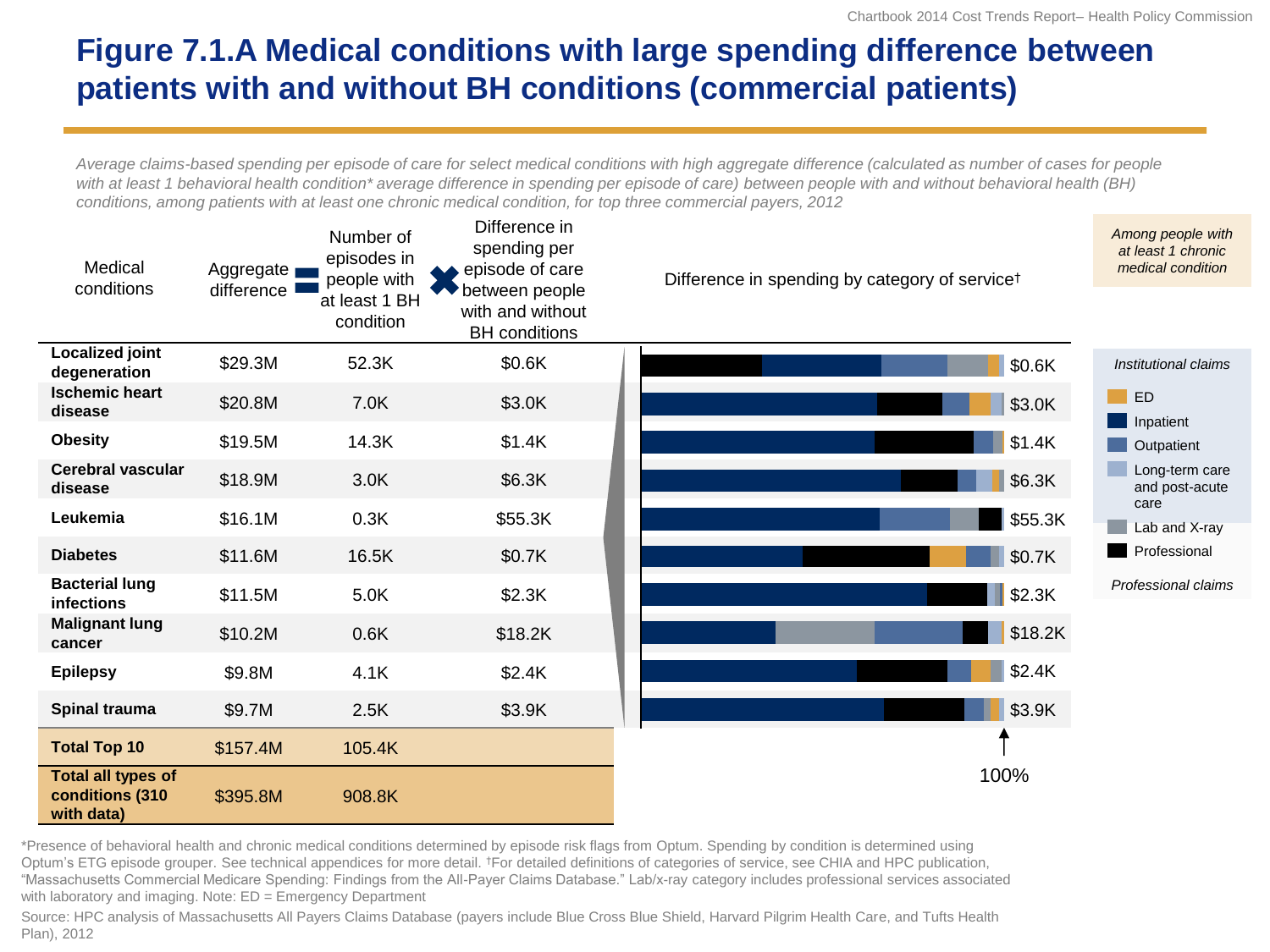#### **Figure 7.1.B: Medical conditions with large spending differences between patients with and without BH conditions (Medicare patients)**

*Average claims based medical expenditure per episode of care for select medical conditions with high aggregate difference (calculated as number of cases for people with at least 1 behavioral health condition\* average difference in spending per episode of care) between people with and without behavioral health (BH) conditions, among patients with at least one chronic medical condition, for Medicare fee-for-service, 2011*

| <b>Medical conditions</b>                                  | Aggregate <b>I</b><br>difference | Number of<br>episodes in<br>people with $\geq$<br>at least 1 BH<br>condition | Difference in<br>spending per<br>episode of care<br>between people<br>with and without<br><b>BH</b> conditions | Difference in spending by category of service <sup>t</sup> | Among people with<br>at least 1 chronic<br>medical condition |  |
|------------------------------------------------------------|----------------------------------|------------------------------------------------------------------------------|----------------------------------------------------------------------------------------------------------------|------------------------------------------------------------|--------------------------------------------------------------|--|
|                                                            |                                  |                                                                              |                                                                                                                |                                                            |                                                              |  |
| <b>Ischemic heart</b><br>disease                           | \$74.6M                          | 29.4K                                                                        | \$2.5K                                                                                                         | \$2.5K                                                     | Institutional claims                                         |  |
| <b>Cerebral vascular</b><br>disease                        | \$72.0M                          | 14.8K                                                                        | \$4.9K                                                                                                         | \$4.9K                                                     | E<br>  Inpatient                                             |  |
| <b>Closed fracture or</b><br>dislocation                   | \$63.8M                          | 12.1K                                                                        | \$5.2K                                                                                                         | \$5.2K                                                     | Outpatient                                                   |  |
| <b>Chronic obstructive</b><br>pulmonary disease            | \$58.6M                          | 14.4K                                                                        | \$4.1K                                                                                                         | \$4.1K                                                     | Long-term care<br>and post-acute<br>care                     |  |
| <b>Chronic renal failure</b>                               | \$41.0M                          | 14.4K                                                                        | \$2.8K                                                                                                         | \$2.8K                                                     | Lab and X-ray                                                |  |
| Joint degeneration,<br>localized                           | \$41.8M                          | 43.4K                                                                        | \$1.0K                                                                                                         | $\parallel$ \$1.0K                                         | Professional                                                 |  |
| <b>Bacterial lung</b><br><b>infections</b>                 | \$35.7M                          | 16.2K                                                                        | \$2.2K                                                                                                         | \$2.2K                                                     | Professional claims                                          |  |
| <b>Hypertension</b>                                        | \$34.1M                          | 67.9K                                                                        | \$0.5K                                                                                                         | \$0.5K                                                     |                                                              |  |
| <b>Urinary tract</b><br><b>infection</b>                   | \$31.9M                          | 24.8K                                                                        | \$1.3K                                                                                                         |                                                            |                                                              |  |
| <b>Congestive heart</b><br>failure                         | \$31.8M                          | 17.1K                                                                        | \$1.9K                                                                                                         | \$1.3K                                                     |                                                              |  |
| <b>Total top 10</b>                                        | \$485.3M                         | 254.7K                                                                       |                                                                                                                | \$1.9K                                                     |                                                              |  |
| <b>Total all types of</b><br>conditions (294 with<br>data) | \$951.3M                         | 1,079.4K                                                                     |                                                                                                                | 100%                                                       |                                                              |  |

\*Presence of behavioral health and chronic medical conditions determined by episode risk flags from Optum (see technical appendix for more information) †For detailed definitions of categories of service, see CHIA and HPC publication, "Massachusetts Commercial Medicare Spending: Findings from the All-Payer Claims Database." Lab/x-ray category includes professional services associated with laboratory and imaging.

Note: ED = Emergency Department

Source: HPC analysis of Massachusetts All Payers Claims Database (Medicare fee-for-service), 2011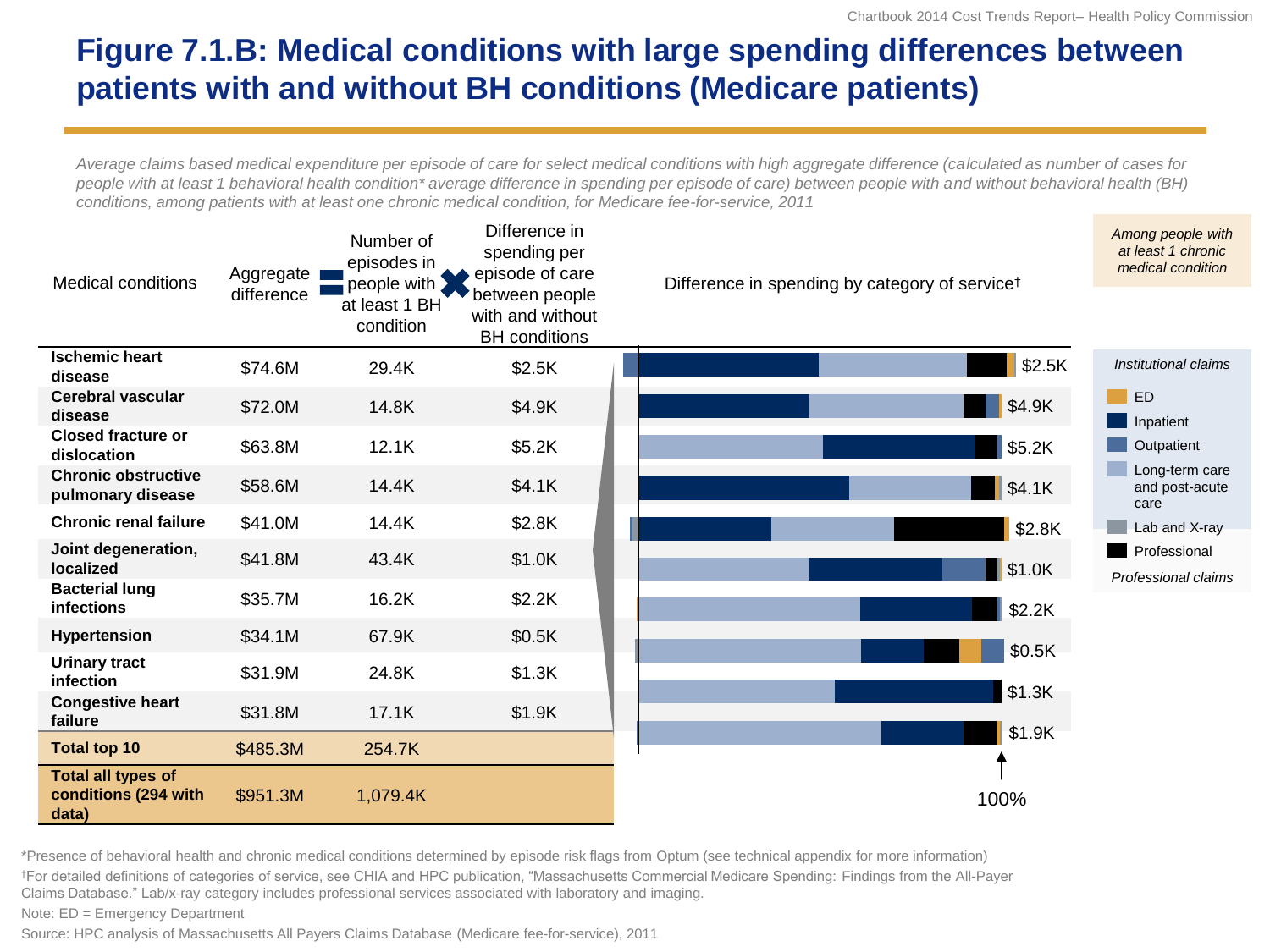#### **Figure 7.2: Selected activities related to behavioral health, by MA state government agency**

|                               | Legend                                                                                                                                                                                                                                                                                                     |  | 2014 |                | 2015           |    |          |                |  |
|-------------------------------|------------------------------------------------------------------------------------------------------------------------------------------------------------------------------------------------------------------------------------------------------------------------------------------------------------|--|------|----------------|----------------|----|----------|----------------|--|
|                               | $\triangleright$ Project in progress<br>▲ Publication release/key date                                                                                                                                                                                                                                     |  | Q3   | Q <sub>4</sub> | Q <sub>1</sub> | Q2 | Q3       | Q <sub>4</sub> |  |
| <b>Direct</b><br>Legis-       | • Mental Health Advisory Committee studying mental health service system<br>(especially potential impact of closing Taunton State Hospital)                                                                                                                                                                |  |      |                |                |    |          |                |  |
| <b>lature</b>                 | • C. 258 of Acts of 2014: Legislation to increase opportunities for long-term substance abuse recovery<br>(including removing prior authorization requirement for first 14 days of inpatient detox)                                                                                                        |  |      |                |                |    |          |                |  |
|                               | • Behavioral Health Integration Task Force Report published (Jul 2013)                                                                                                                                                                                                                                     |  |      |                |                |    |          |                |  |
| <b>DMH</b>                    | • Behavioral Health Access Website Commission to evaluate MBHP Bed Finder tool                                                                                                                                                                                                                             |  |      |                |                |    |          |                |  |
|                               | • Health Planning Council's report on capacity of Behavioral Health services (from C. 224 of Acts of 2012)                                                                                                                                                                                                 |  |      |                |                |    |          |                |  |
| <b>DPH</b>                    | Interagency Council on Substance Abuse and Prevention (from Executive Order #496)<br>(Council meets to maximize coordination on issues related to substance abuse)                                                                                                                                         |  |      |                |                |    |          |                |  |
|                               | • Mandated Benefit Review for 4 mandate provisions (from C. 258 of the Acts of 2014)                                                                                                                                                                                                                       |  |      |                |                |    |          |                |  |
| <b>CHIA</b>                   | • Behavioral Health Data Task Force (from Section 230 of C. 165 of the Acts of 2014)                                                                                                                                                                                                                       |  |      |                |                |    |          |                |  |
|                               | Report on state of access to substance abuse services (from C. 258 of the Acts of 2014)                                                                                                                                                                                                                    |  |      |                |                |    |          |                |  |
|                               | " Report on utilization review for ED visits (comparing experience for patients with primary<br>behavioral health diagnoses and patients without primary behavioral health diagnoses)                                                                                                                      |  |      |                |                |    |          |                |  |
| <b>DOI</b>                    | . Listening sessions to gather information on issues involving behavioral health<br>(e.g. treatment for opiate addition, gender dysphoria, parity)                                                                                                                                                         |  |      |                |                |    |          |                |  |
|                               | • CHART investments (portion of funding going to behavioral health related projects)                                                                                                                                                                                                                       |  |      |                |                |    |          |                |  |
| <b>HPC</b>                    | • Follow up report to CHIA's report on access to substance abuse services<br>(from C. 258 of the Acts of 2014)                                                                                                                                                                                             |  |      |                |                |    |          |                |  |
| <b>AGO</b>                    | Examination of cost and spending trends/market landscape for behavioral health                                                                                                                                                                                                                             |  |      |                |                |    |          |                |  |
| <b>Mass-</b><br><b>Health</b> | . Pursuing integration of behavioral health through:<br>- MBHP Integrated Care Management Program<br>- Primary Care Payment Reform Initiative                                                                                                                                                              |  |      |                |                |    |          |                |  |
|                               | - Massachusetts Duals Demonstration (One Care)                                                                                                                                                                                                                                                             |  |      |                |                |    |          |                |  |
|                               | Report on findings about EHR adoption among providers, including BH providers                                                                                                                                                                                                                              |  |      |                |                |    |          |                |  |
| <b>MeHI</b>                   | · eQuality Incentive Program (eQIP)-Behavioral Health<br>to support EHR adoption for BH providers                                                                                                                                                                                                          |  |      |                |                |    |          |                |  |
|                               | Note: DMH = Department of Mental Health; MBHP = Massachusetts Behavioral Health Partnership; DPH = Massachusetts Department of<br>Public Health; CHIA = Center for Health Information and Analysis; DOI = Department of Insurance; HPC = Health Policy Commission; AGO Jul 2014 Nov 2014 Dec 2014 Feb 2015 |  |      |                |                |    | Jul 2015 | Oct. 2015      |  |

Figure may not include all ongoing projects related to behavioral health in state agencies

= Office of the Attorney General; MeHI = Massachusetts eHealth Institute; EHR = Electronic Health Record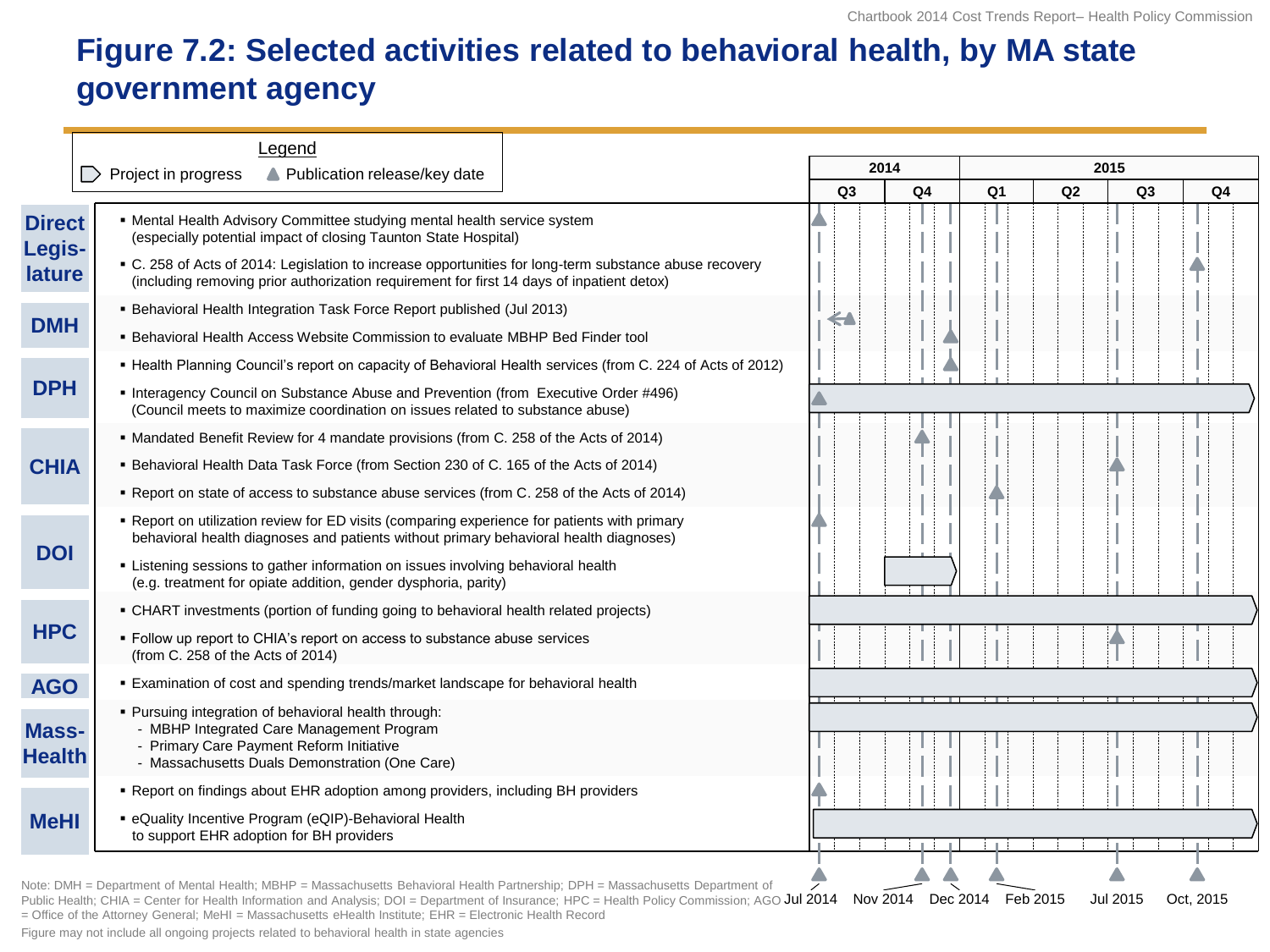#### **Figure 7.3: Percentage of members covered by managed behavioral health organizations (MBHOs), by payer**

*Percentage of enrollees with behavioral health benefits managed by MBHOs, 2013*

MBHO No MBHO



\*Includes dual eligibles who are also enrolled in MassHealth fee-for-service

Note: Information presented by the Attorney General Office (AGO) at the 2014 Cost Trends Hearings was used to classify whether plans do or do not engage an MBHO for behavioral health benefits. Total enrollment in commercial fully-insured plans includes only commercial carriers that submitted enrollment information for pre-filed testimony. See technical appendices for details. GIC = Group Insurance Commission; FEP = Federal Employee Program; MSP = Medicare Supplemental Plan; Municipal = local government; MIIA = Massachusetts Interlocal Insurance Association, the insurance arm of the Massachusetts Municipal Association; FFS = Fee for service; MCO = Managed care organizations; PCC = Primary Care Clinician

Source: Pre-filed Testimony submitted to the HPC for the 2014 Cost Trends Hearings and AGO presentation at Oct 2014 Cost Trends Hearing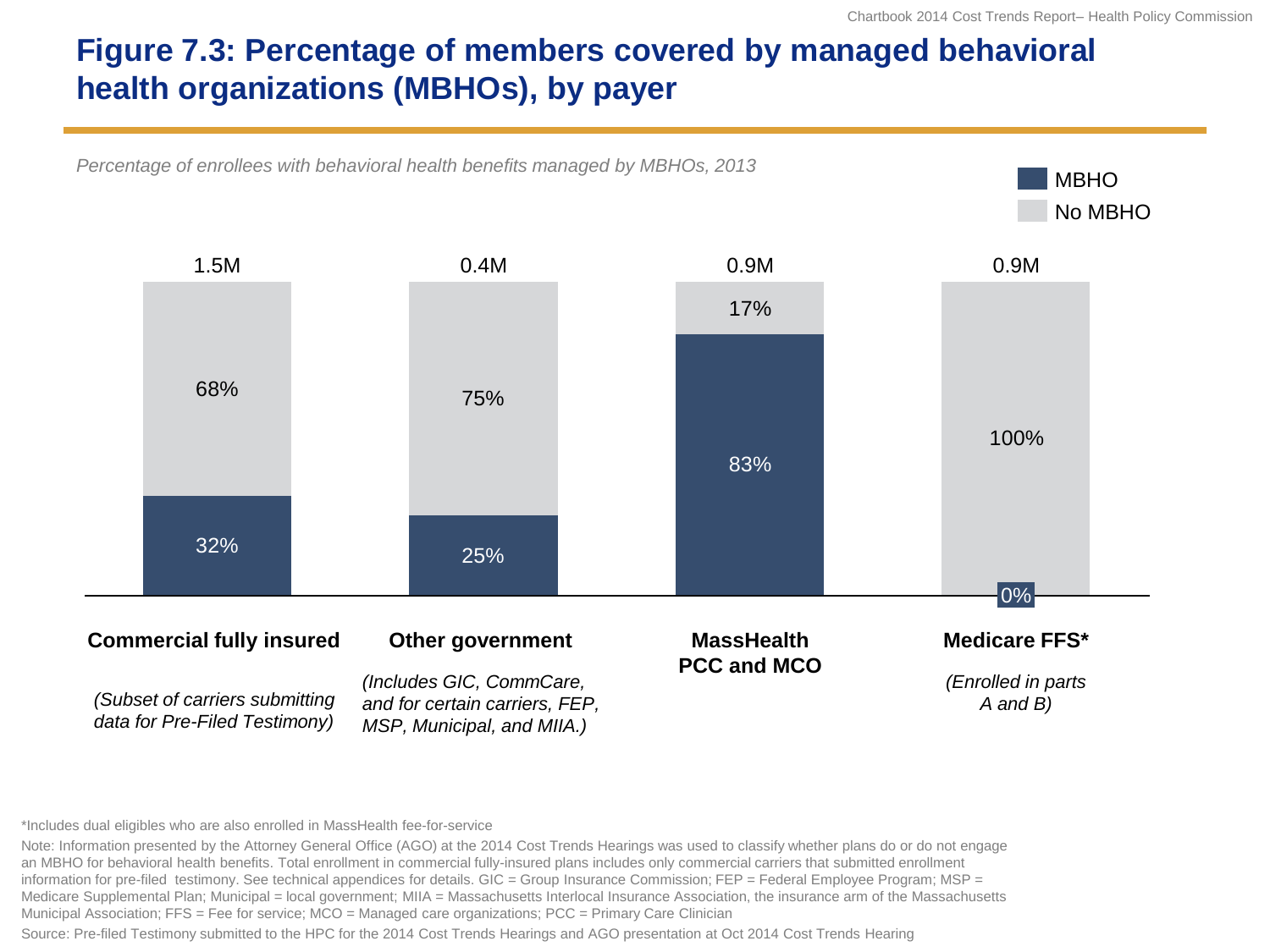#### **Figure 8.1: Alternative payment method (APM) coverage, by payer type**

*Percent of members covered under an APM, 2012 versus 2013*



# **35%**

of members across all insurers were covered under an APM in 2013, compared to 29% in 2012

\*In Medicare Fee-for-Service (FFS), enrollment figures are slightly overestimated because several of the Accountable Care Organizations (ACOs) include residents of neighboring states that we are unable to exclude from data calculations.

Notes: For MassHealth's PCC program, APM enrollment figures include members who were enrolled in the Patient-Centered Medical Home Initiative (PCMHI) only. MassHealth pays for inpatient stays and outpatient encounters via bundled rates, (the SPAD and APAD, formerly PAPE). The HPC does not include these payment methods in our estimates of APM coverage, although MassHealth may consider them APMs for certain reporting purposes.

Source: Center for Health Information and Analysis 2014 Annual Report Alternative Payment Methods Data Book, 2013; Center for Health Information and Analysis 2013 Alternative Payment Methods Baseline Report Data Appendix, 2012; Centers for Medicare & Medicaid Services Shared Savings Program Performance Year 1 Results; Other publicly-available Centers for Medicare & Medicaid Services data; MassHealth personal communication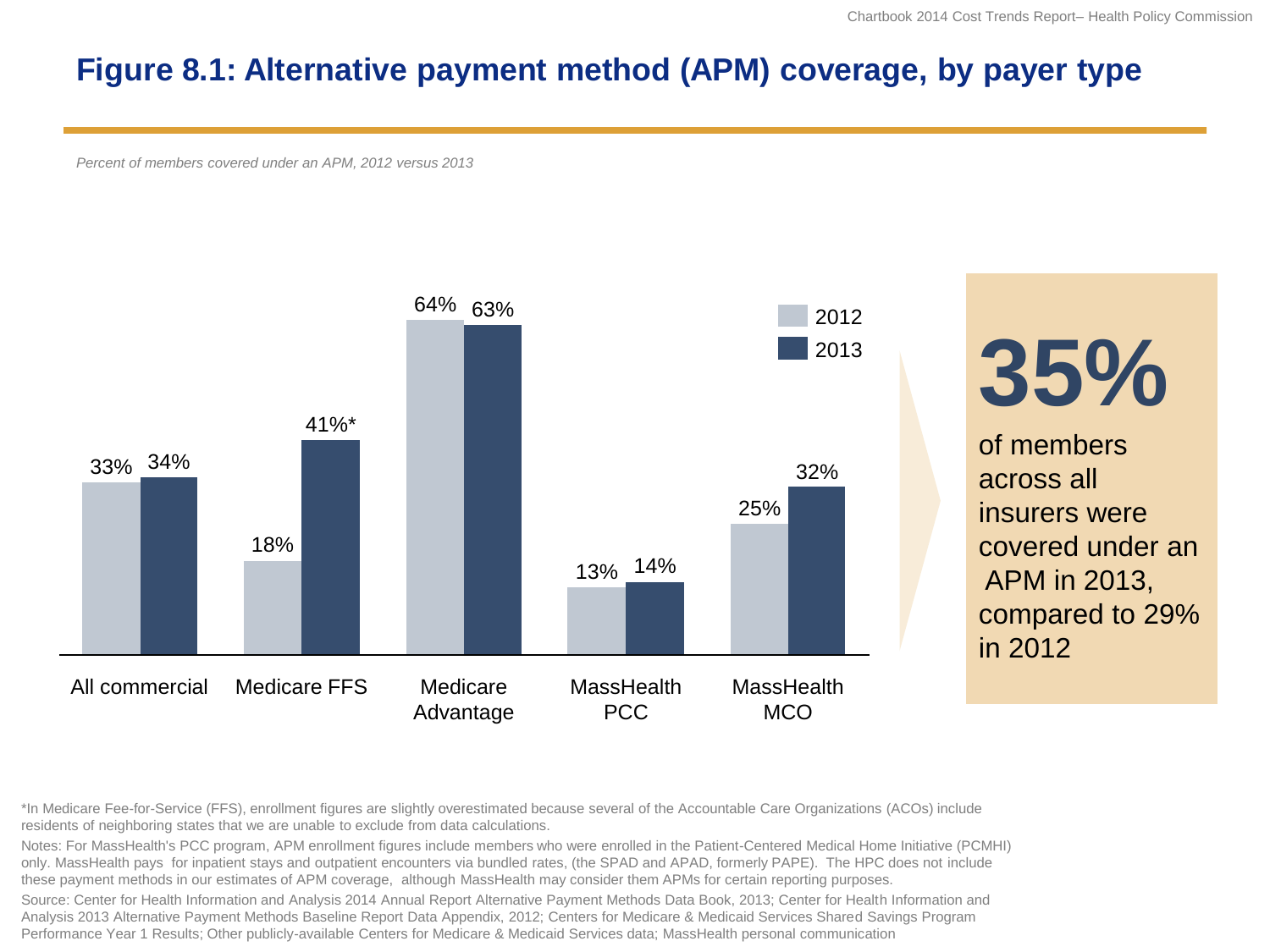### **Figure 8.2: Alternative payment method (APM) coverage, by major commercial payer**

*Percent of commercially-enrolled member lives covered under an APM, 2012 versus 2013*



Source: Center for Health Information and Analysis 2014 Annual Report Alternative Payment Methods Data Book, 2013 and Center for Health Information and Analysis 2013 Alternative Payment Methods Baseline Report, 2012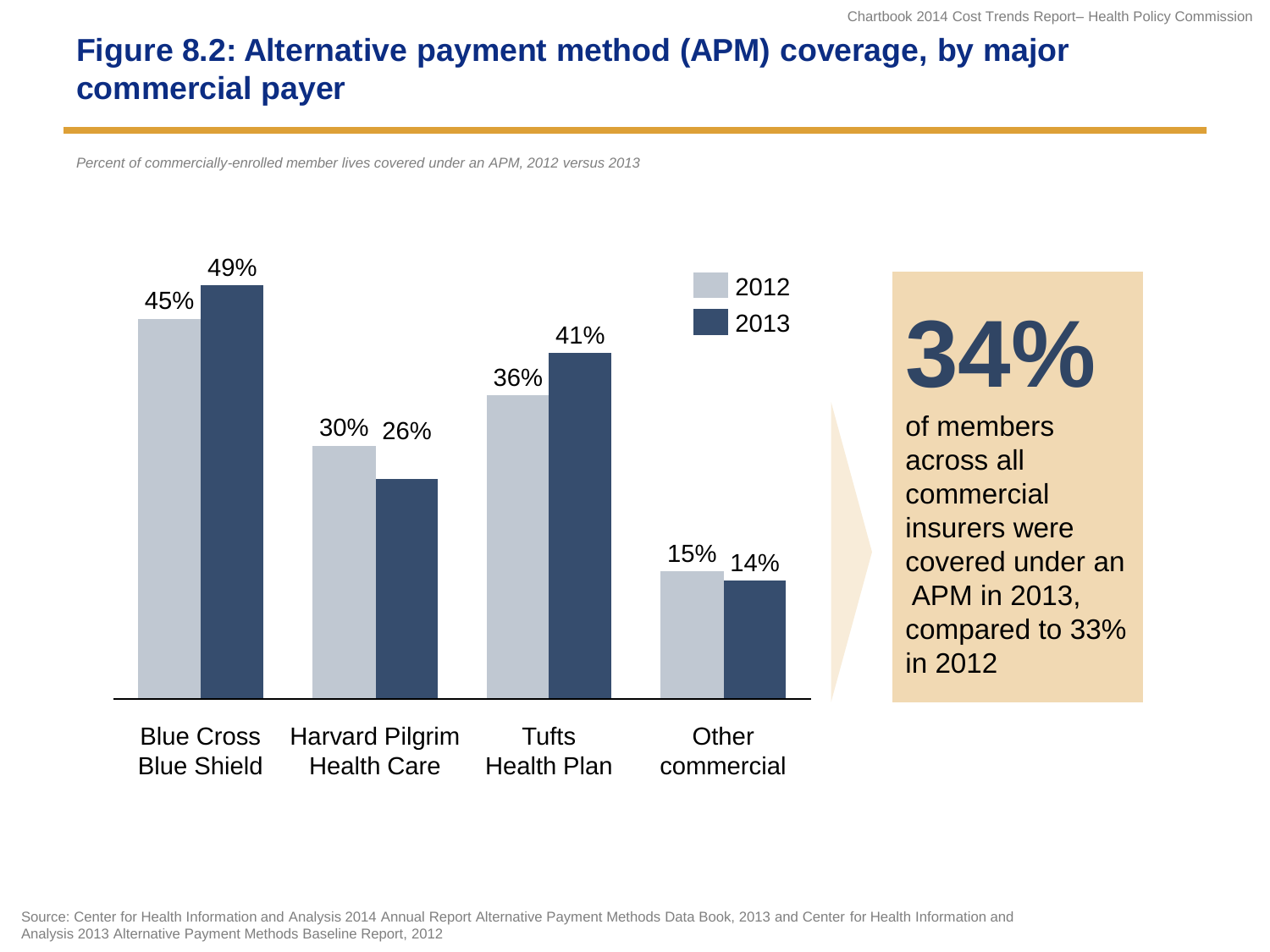# **Figure 8.3: Statewide use of APMS and projected growth under four scenarios**

*Percentage adoption of APMs across all payers, 2012 and 2013 (actual), 2016 (hypothetical)*



Note: See Technical Appendix B8.

Source: Center for Health Information and Analysis 2014 Annual Report Alternative Payment Methods Data Book, 2013; Center for Health Information and Analysis 2013 Alternative Payment Methods Baseline Report Data Appendix, 2012; Centers for Medicare & Medicaid Services Shared Savings Program Performance Year 1 Results; Other Centers for Medicare & Medicaid Services data; MassHealth personal communication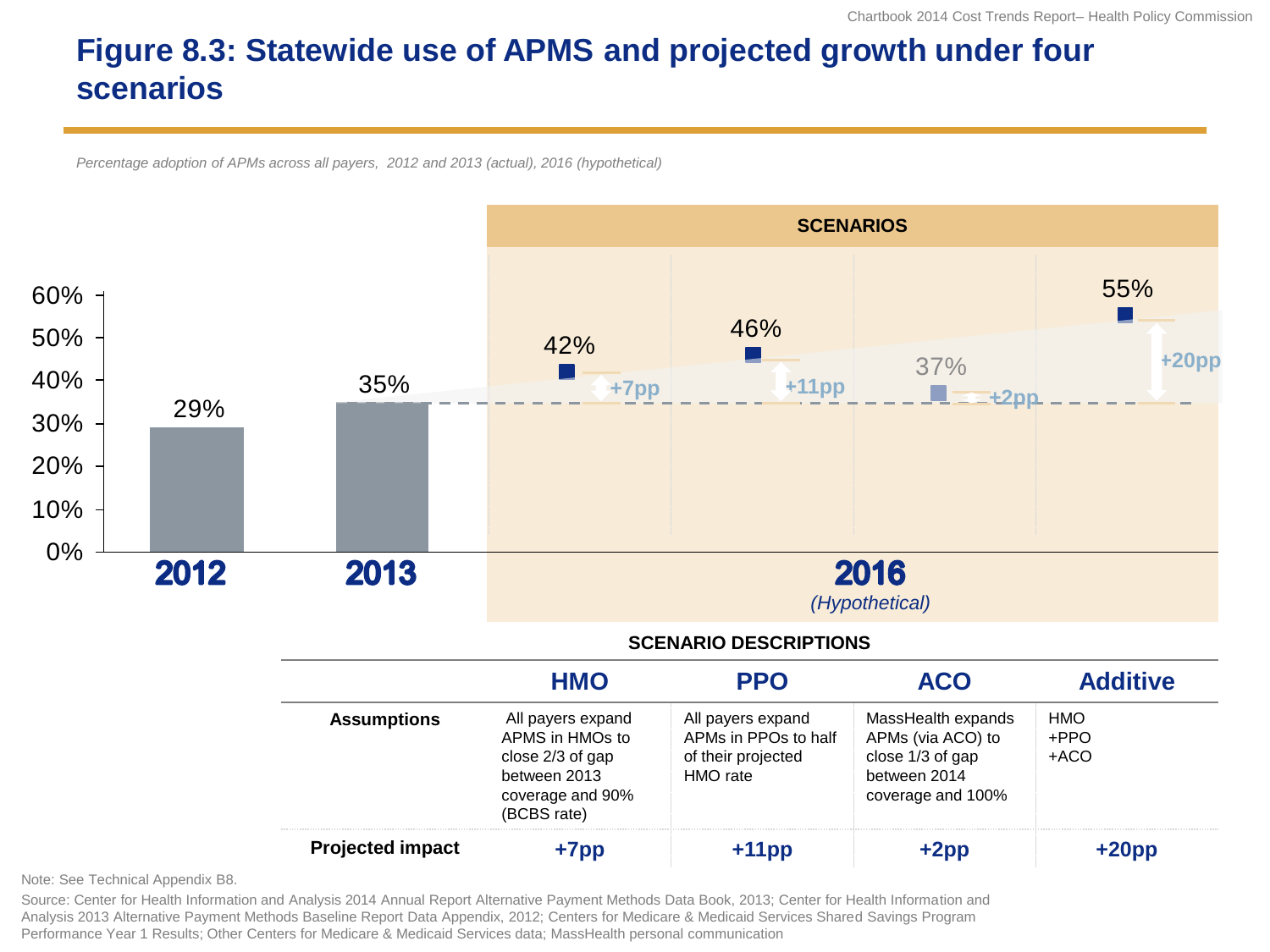#### **Figure 8.4: Plans to extend APMs, by payer**

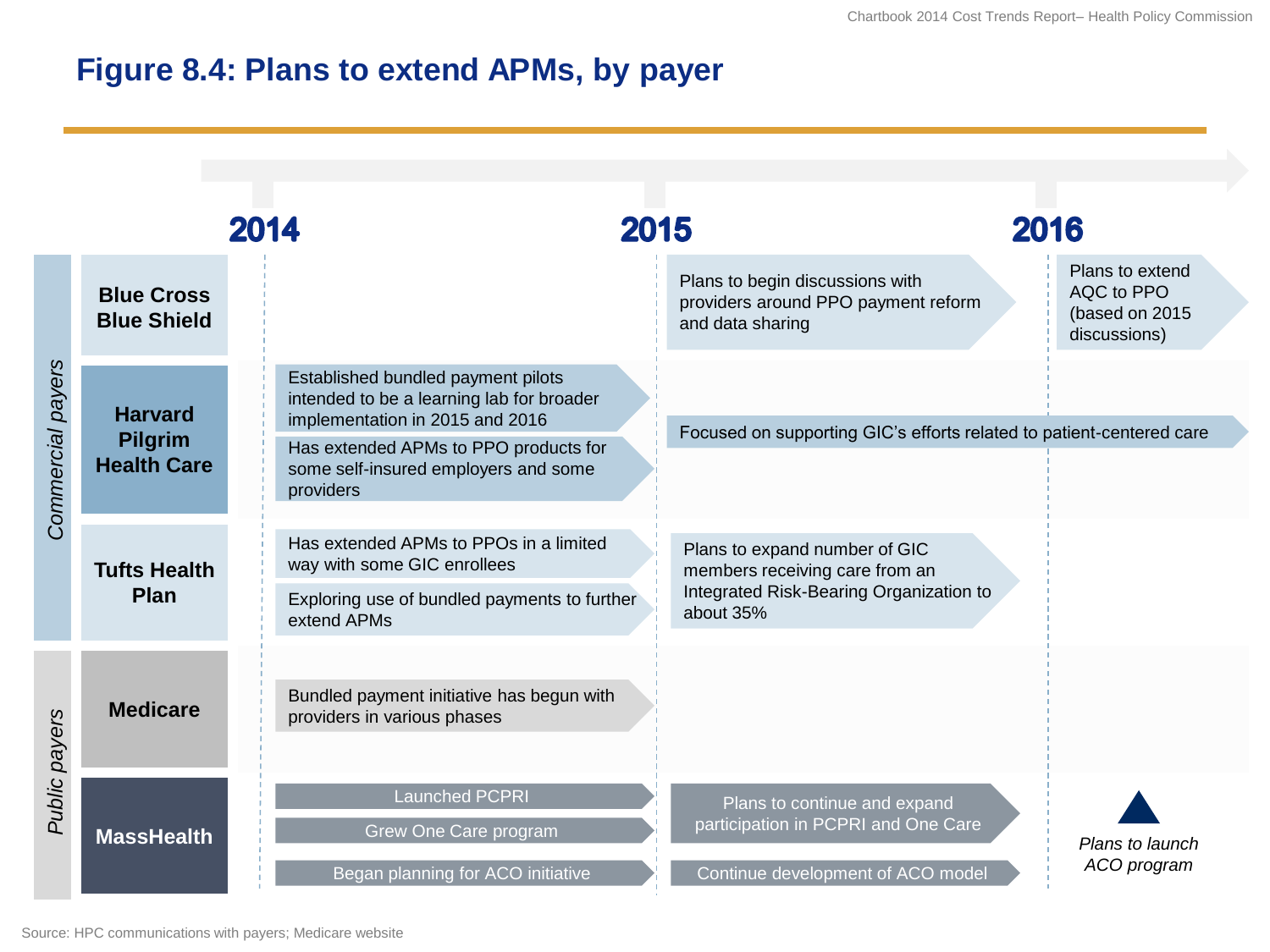#### **Figure 8.5: Number of quality measures used for payment and public reporting in Massachusetts**

*Number of quality measures used by commercial insurers and government programs for incentive programs and public reporting activities, 2012*



Note: Data is based on a survey of a selection of commercial insurers and state and federal programs and does not represent all possible measures in use at the time the survey was administered.

Source: Center for Health Information and Analysis, 2012 and 2013 AcademyHealth Poster Presentation "Misalignment in quality measurement: how are providers held accountable across health care sectors?"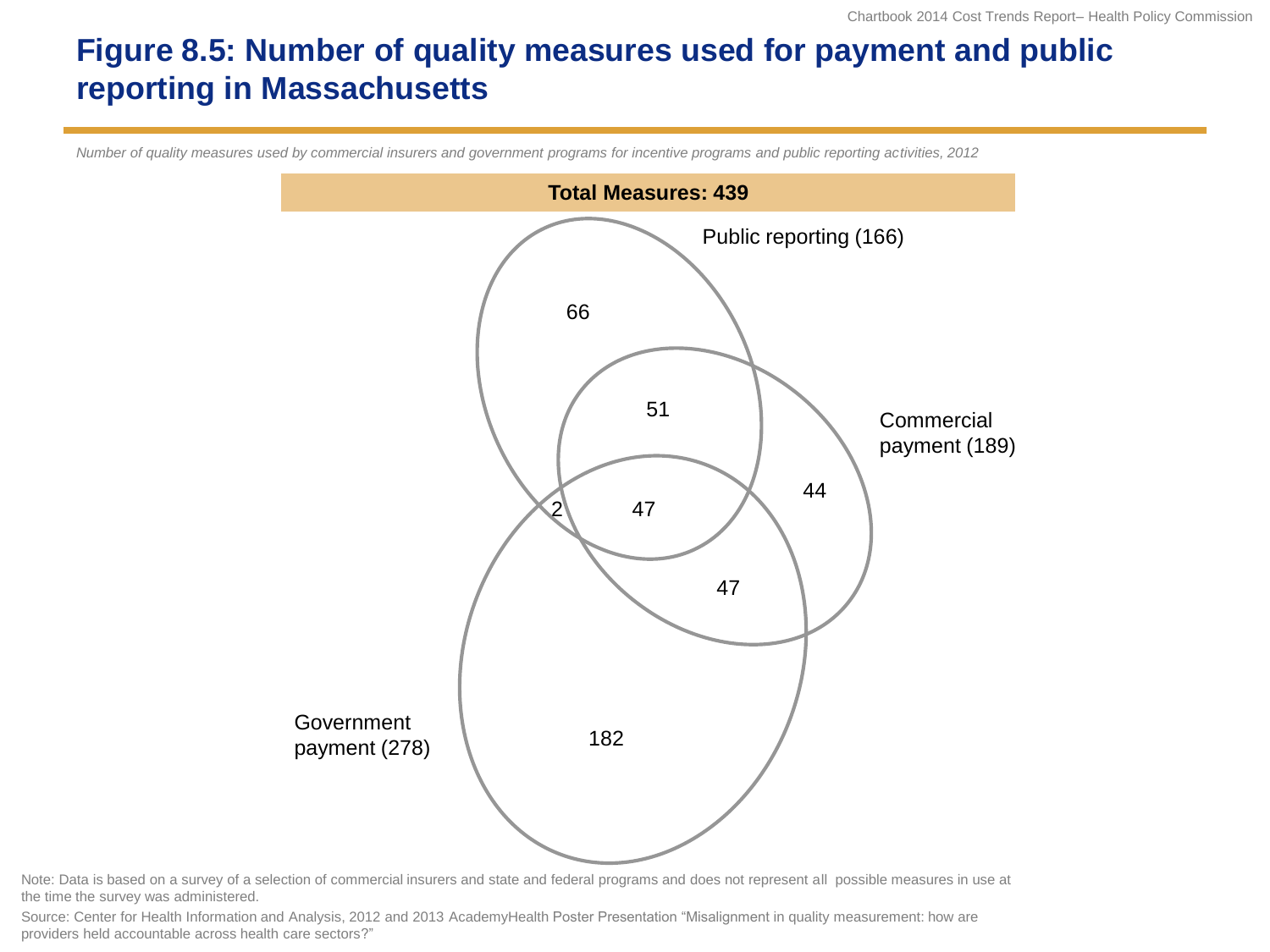# **Figure 9.1: Enrollment in tiered and limited network and high deductible plans**

*Percentage adoption by network type across all commercial payers and GIC, 2010 - 2013*



Notes: Tiered network product as defined by payer. Some variation may exist in included product lines, for instance, between products with hospital tiering versus Primary Care Physician (PCP)/specialist tiering only (included for Harvard Pilgrim Health Care (HPHC)). Blue Cross Blue Shield (BCBS) and Tufts Health Plan (THP) did not include Group Insurance Commission (GIC) members in commercial tiered product enrollment. Aetna includes Designated Provider Organization (DPO) in tiered network enrollment. Does not include self-insured plans, which may have higher update of these products.

A high-deductible health plan (HDHP) was defined in the AGO pre-filed testimony questions as any plan in which an individual deductible or copayment of \$1,000 or more may apply to any in-network benefit at any tier level.

Source: Pre-filed Testimony submitted to the HPC for the 2014 Cost Trends Hearings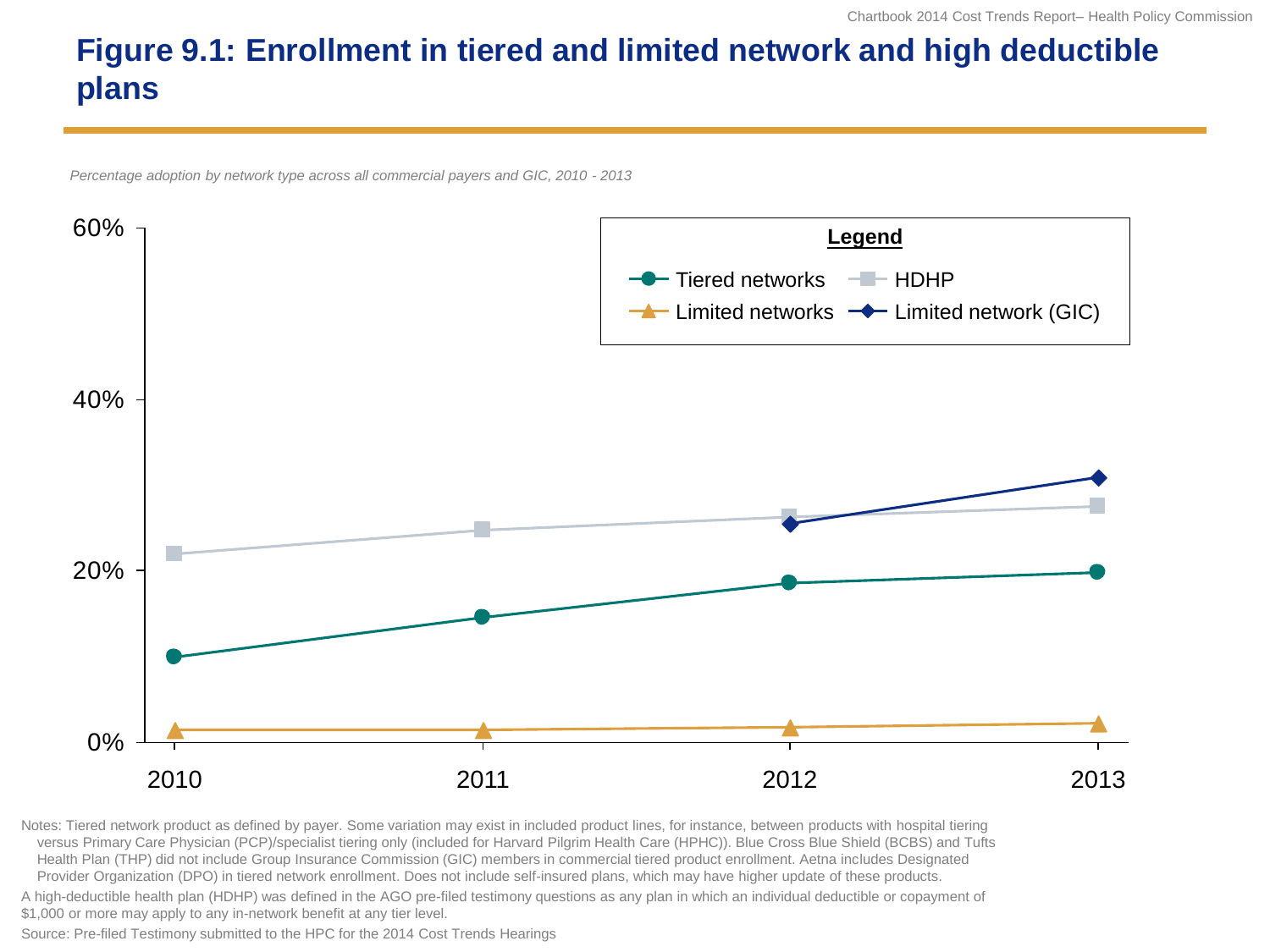#### **Figure 9.2: Distribution of networks by breadth for plans available**

*Percentage adoption by network type across all commercial payers participating in the MA Health Connector, 2010 - 2013*



Note: Network types are defined based on inclusion of acute care hospitals (see Technical Appendix B9). Source: Massachusetts Health Connector, 2014